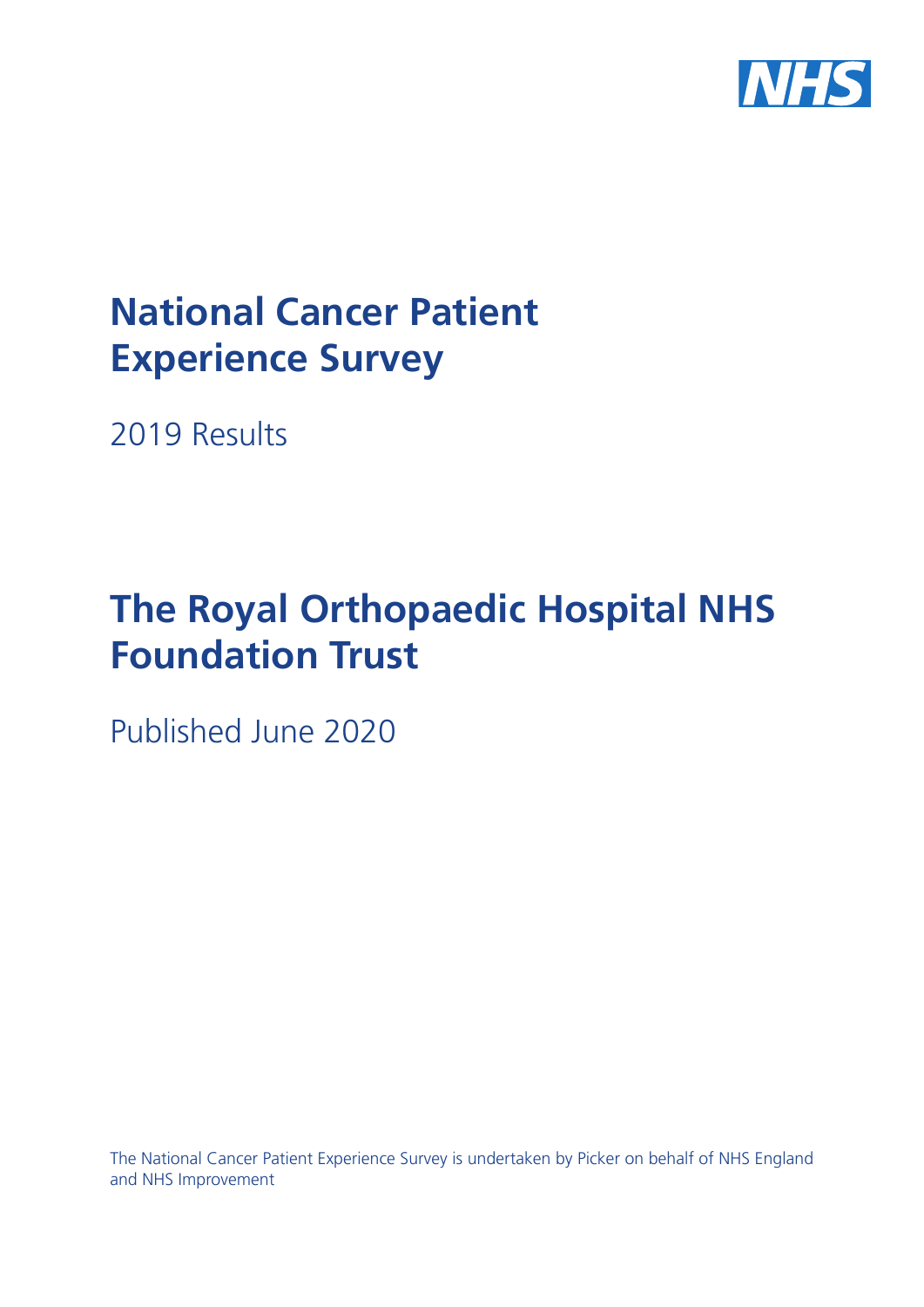# **Executive Summary** Case Mix Adjusted scores

### **Cancer Dashboard Questions**

The following seven questions are included in phase 1 of the Cancer Dashboard developed by Public Health England and NHS England:

Q61. Patient's average rating of care scored from very poor to very good

| 0   | 1 | $\overline{2}$                                                | 3 | 4 | 5 | 6 | 7 | 8 | 9   | 10                                                                                            |
|-----|---|---------------------------------------------------------------|---|---|---|---|---|---|-----|-----------------------------------------------------------------------------------------------|
|     |   |                                                               |   |   |   |   |   |   | 9.3 |                                                                                               |
| 86% |   |                                                               |   |   |   |   |   |   |     | Q18. Patient definitely involved as much as they wanted in decisions about care and treatment |
|     |   |                                                               |   |   |   |   |   |   |     | Q19. Patient given the name of a CNS who would support them through their treatment           |
| n/a |   | Q20. Patient found it very or quite easy to contact their CNS |   |   |   |   |   |   |     |                                                                                               |
|     |   |                                                               |   |   |   |   |   |   |     | Q39. Patient always felt they were treated with respect and dignity while in hospital         |
|     |   | leaving hospital                                              |   |   |   |   |   |   |     | Q41. Hospital staff told patient who to contact if worried about condition or treatment after |
| n/a |   | treatment                                                     |   |   |   |   |   |   |     | Q55. General practice staff definitely did everything they could to support patient during    |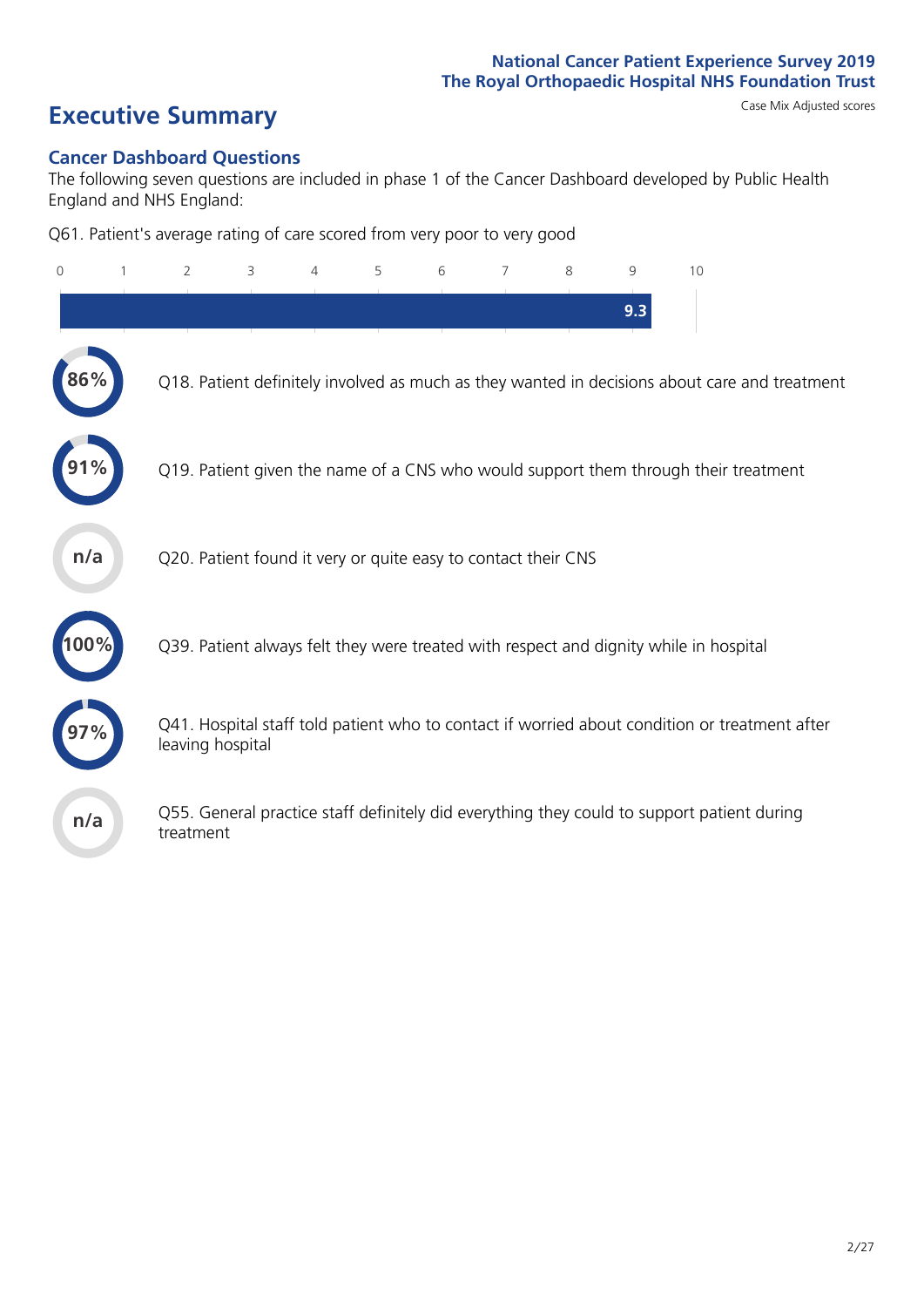### **Introduction**

The National Cancer Patient Experience Survey 2019 is the ninth iteration of the survey first undertaken in 2010. It has been designed to monitor national progress on cancer care; to provide information to drive local quality improvements; to assist commissioners and providers of cancer care; and to inform the work of the various charities and stakeholder groups supporting cancer patients.

The survey was overseen by a national Cancer Patient Experience Advisory Group. This Advisory Group set the principles and objectives of the survey programme and guided questionnaire development. The survey was commissioned and managed by NHS England. The survey provider, Picker, is responsible for designing, running and analysing the survey.

The 2019 survey involved 143 NHS Trusts. Out of 111,366 people, 67,858 people responded to the survey, yielding a response rate of 61%.

### **Methodology**

### **Eligibility, eldwork and survey methods**

The sample for the survey included all adult (aged 16 and over) NHS patients, with a confirmed primary diagnosis of cancer, discharged from an NHS Trust after an inpatient episode or day case attendance for cancer related treatment in the months of April, May and June 2019. The fieldwork for the survey was undertaken between December 2019 and March 2020.

As in the previous four years, the survey used a mixed mode methodology. Questionnaires were sent by post, with two reminders where necessary, but also included an option to complete the questionnaire online. A Freephone helpline and email was available for respondents to opt out, ask questions about the survey, enable them to complete their questionnaire over the phone and provide access to a translation and interpreting facility for those whose first language was not English.

### **Case-mix adjustment**

Both unadjusted and adjusted scores are presented in this report. Case-mix adjusted scores allows us to account for the impact that differing patient populations might have on results. By using the case-mix adjusted estimates we can obtain a greater understanding of how a Trust is performing given their patient population. The factors taken into account in this case-mix adjustment are gender, age, ethnic group, deprivation, and tumour group.

### **Scoring methodology**

Fifty-two questions from the questionnaire are scored as these questions relate directly to patient experience. For all but one question (Q61), scores are presented as the percentage of positive responses out of all scored responses. For Q61, respondents rate their overall care on a scale of 0 to 10, of which the average was calculated for this question's presented score. The percentages in this report have been rounded to the nearest percentage point. Therefore, in some cases the figures do not appear to add up to 100%.

### **Statistical significance**

In the reporting of 2019 results, appropriate statistical tests have been undertaken to identify unadjusted scores for which the change over time is 'statistically significant'. Thirty-seven scored questions in 2019 have been compared with those of 2018 and a statistically significant change between the two years has been reported where identified.

For the scored questions that are comparable beyond 2018, statistically significant change over the five years has also been reported where identified. A statistically significant difference means that the change in the result is very unlikely to have occurred by sampling variation.

### **Suppression**

### **Question-level suppression**

For scores where the base size per question is  $<$ 21, the score will be suppressed and replaced with an asterisk (\*). The base size will include neutral response options.

### **Double suppression**

If any group within a particular sub-group breakdown (such as the tumour group breakdown) has <21 responses, then the figure for this particular group is suppressed and replaced with an asterisk (\*). If there is only one group within the sub-group breakdown that has <21 respondents, and is therefore suppressed, the group with the next lowest number of respondents is also supressed and replaced with an asterisk (\*) (regardless if it is greater than or less than 21).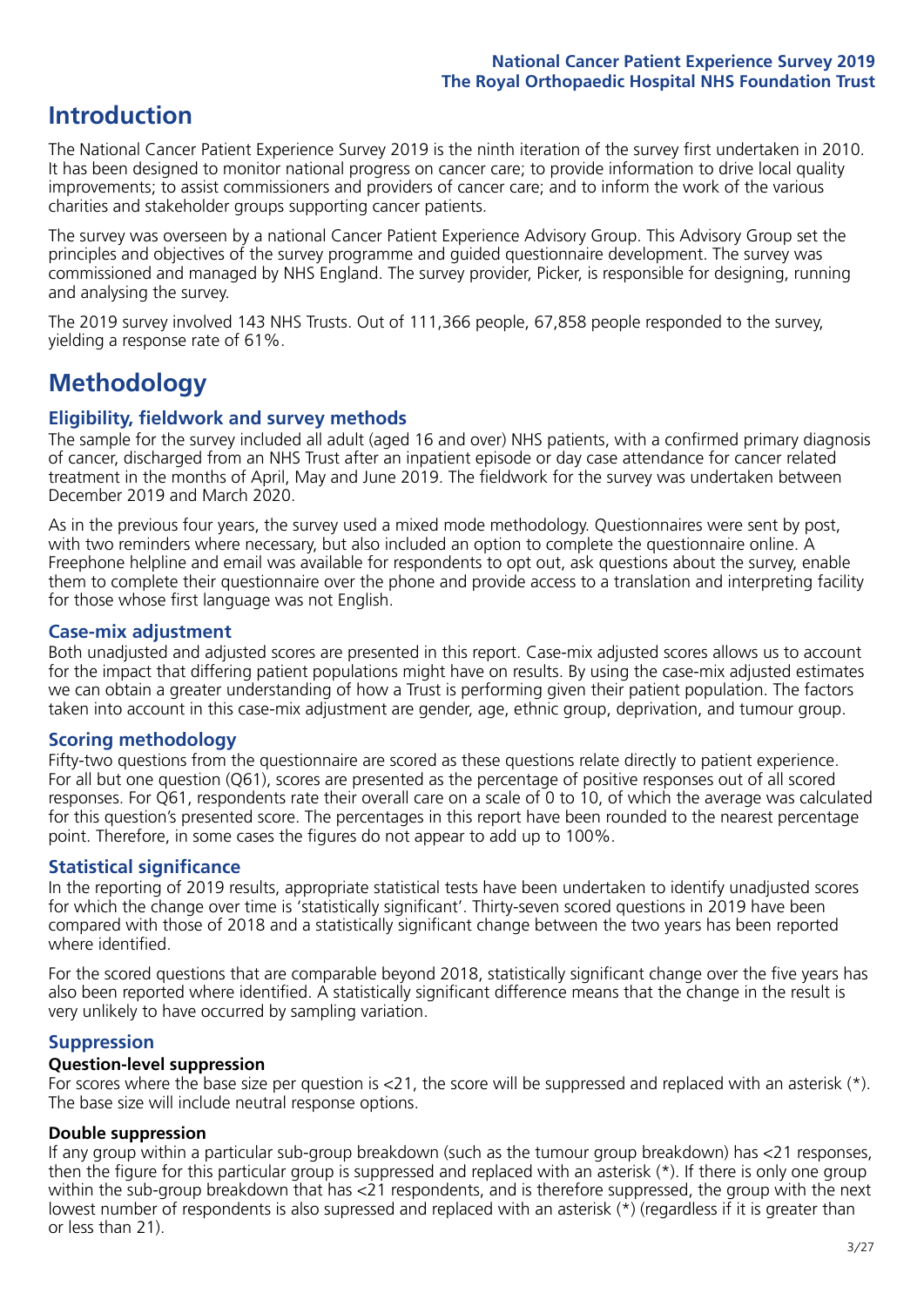### **Understanding the results**

This report shows how this Trust scored for each question in the survey, compared with national results and previous year's results. It is aimed at helping individual Trusts to understand their performance and identify areas for local improvement. Below is a description of the type of results presented within this report and how to understand them.

### **Expected range charts**

The expected range charts in this report show a bar with the lowest and highest score received for each question nationally. Within this bar, an expected range is given (in grey) and a black diamond represents the actual score for this Trust.

Trusts whose score is above the upper limit of the expected range (in the dark blue) are positive outliers, with a score statistically significantly higher than the national mean. This indicates that the Trust performs better than what Trusts of the same size and demographics are expected to perform. The opposite is true if the score is below the lower limit of the expected range (in the light blue); these are negative outliers. For scores within the expected range (in the grey), the score is what we would expect given the Trust's size and demographics.

### **Comparability tables**

The comparability tables show the 2018 and 2019 unadjusted scores for this Trust for each scored question. If there is a significant change from 2018 and 2019 or overall from 2015 to 2019, an arrow will be presented for the direction of change. The adjusted 2019 score will also be presented for each scored question along with the lower and upper expected range and national score. Scores above the upper limit of the expected range will be highlighted dark blue, scores below the lower limit of the expected range will be highlighted light blue, and scores within the lower and upper limit of the expected ranges will be highlighted grey.

### **Tumour type tables**

The tumour type tables show the unadjusted scores for each scored question for each of the 13 tumour groups. The national score for that tumour group is also shown. Unadjusted scores for the same tumour type across different Trusts may not be comparable, as they do not account for the impact that differing patient populations might have on results. Central nervous system is abbreviated as 'CNS' and lower gastrointestinal tract is abbreviated as 'LGT' throughout this report.

### **Year on year charts**

The year on year charts show five columns representing the unadjusted scores of the last five years (2015, 2016, 2017, 2018 and 2019) for each scored question.

### **Notes on specific questions**

Following the development phase of the 2019 survey, several changes were made to the questionnaire. Six scored questions were amended (Q5, Q18, Q30, Q35, Q56 and Q60) and one non-scored question (Q29) was amended that impacted the comparability of questions Q30 to Q41. Of all questions changed or impacted by change, only Q60 is presented with historical comparisons; though the results should be interpreted with caution.

### **Unadjusted data and case-mix adjusted data**

Unadjusted data should be used to see the actual responses from patients relating to the Trust. Case-mix adjusted data, together with expected ranges, should be used to understand whether the results are significantly higher or lower than national results taking account of the patient mix.

### **Further information**

This research was carried out in accordance with the international standard for organisations conducting social research (accreditation to ISO20252:2012; certificate number GB08/74322). The 2019 survey data has been produced and published in line with the Code of Practice for Official Statistics.

For more information on the methodology, please see the Technical Document. It can be viewed along with the 2019 questionnaire and survey quidance on the website at [www.ncpes.co.uk](https://www.ncpes.co.uk/supporting-documents). For all other outputs at National, Trust, CCG and Cancer Alliance level, please see the PDF reports, Excel tables and dashboards at [www.ncpes.co.uk.](https://www.ncpes.co.uk/current-results)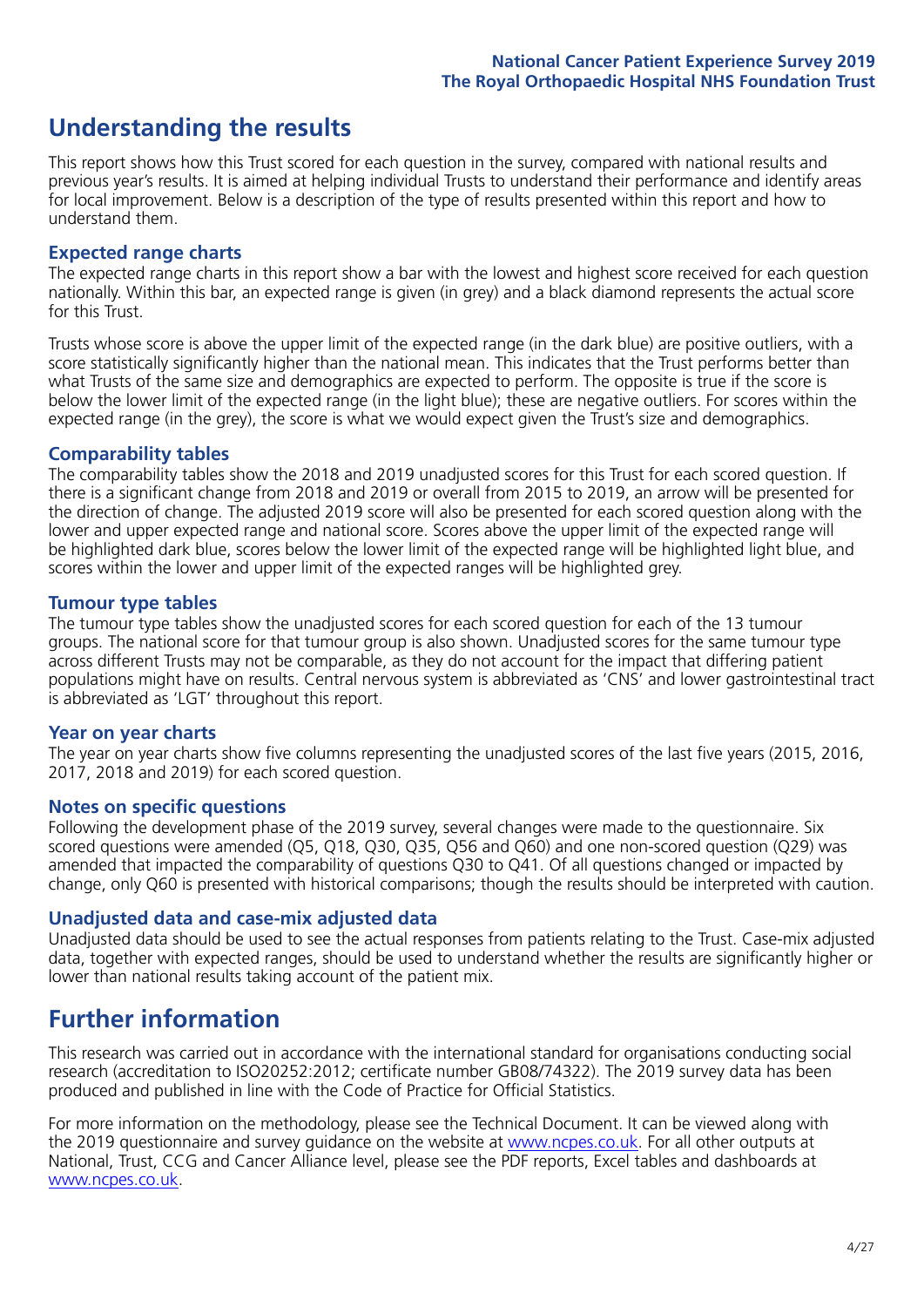### **Response Rate**

### **Overall Response Rate**

29 patients responded out of a total of 51 patients, resulting in a response rate of 57%.

|              | Sample Size | Adjusted<br>Sample | Completed | Response Rate |
|--------------|-------------|--------------------|-----------|---------------|
| <b>Trust</b> | 55          | 51                 | 29        | 57%           |
| National     | 119.855     | 111.366            | 67.858    | 61%           |

### **Respondents by Survey Type**

|                            | Number of<br>Respondents |
|----------------------------|--------------------------|
| Online                     |                          |
| Paper                      | 28                       |
| Phone                      |                          |
| <b>Translation Service</b> |                          |

### **Respondents by Tumour Group**

|                      | Number of<br>Respondents |
|----------------------|--------------------------|
| <b>Brain / CNS</b>   | 1                        |
| <b>Breast</b>        | Ω                        |
| Colorectal / LGT     | Ω                        |
| Gynaecological       | 0                        |
| Haematological       | Ω                        |
| <b>Head and Neck</b> | Ω                        |
| Lung                 | Ω                        |
| Prostate             | O                        |
| Sarcoma              | 23                       |
| Skin                 | Ω                        |
| <b>Upper Gastro</b>  | ∩                        |
| Urological           | Ω                        |
| Other                | 5                        |

### **Respondents by Age and Gender**

Respondents year of birth has been used to determine age. This information has been amalgamated into 8 age bands. The age and gender distribution for the Trust was as follows:

|        | Age 16-24 | Age 25-34 | Age 35-44 | Age 45-54 | Age 55-64 | Age 65-74 | Age 75-84 | Age 85+ | Total               |
|--------|-----------|-----------|-----------|-----------|-----------|-----------|-----------|---------|---------------------|
| Male   |           |           |           |           |           |           |           |         | $\sim$ $\sim$<br>LL |
| Female |           |           |           |           |           |           |           |         |                     |
| Total  |           |           |           |           |           |           | b         |         | 29                  |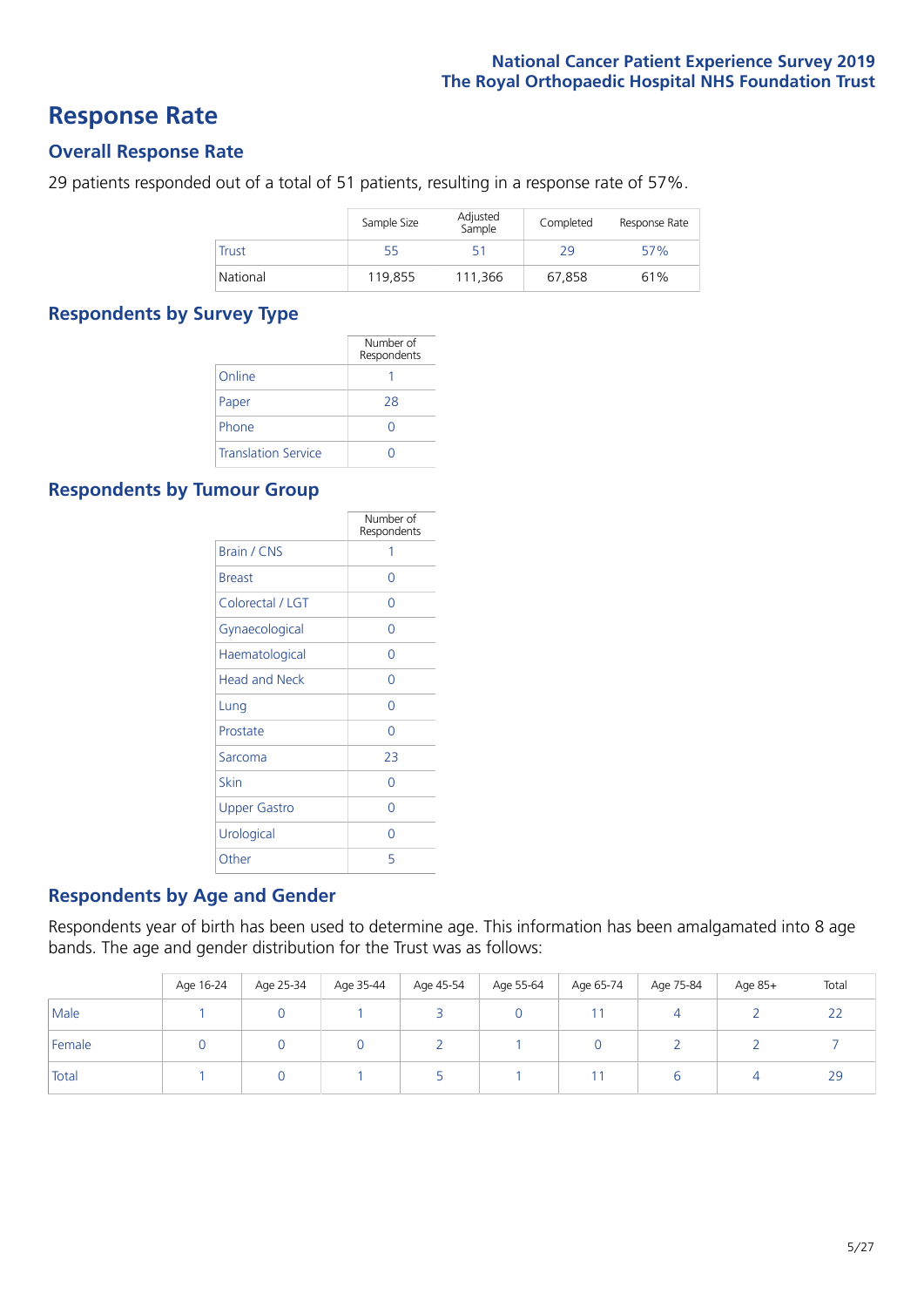## **Expected Range Charts**

| Lower Expected Range<br>Average                                                                                                                                                                                                                                                                                                                                                                                                                                                                                             |    |     | Upper Expected Range |     |     |     |                   | Case Mix Adjusted Score  |                               |
|-----------------------------------------------------------------------------------------------------------------------------------------------------------------------------------------------------------------------------------------------------------------------------------------------------------------------------------------------------------------------------------------------------------------------------------------------------------------------------------------------------------------------------|----|-----|----------------------|-----|-----|-----|-------------------|--------------------------|-------------------------------|
| <b>SEEING YOUR GP</b><br>Q1. Saw GP once or twice before being told they needed to go to<br>hospital<br>Q2. Patient thought they were seen as soon as necessary                                                                                                                                                                                                                                                                                                                                                             | 0% | 10% | 20%                  | 30% | 40% | 50% | 60%               | 70%<br>80%<br>73%<br>80% | 90% 100%                      |
| <b>DIAGNOSTIC TESTS</b><br>Q5. Received all the information needed about the test<br>Q6. The length of time waiting for the test to be done was about<br>right<br>Q7. Test results explained in completely understandable way                                                                                                                                                                                                                                                                                               | 0% | 10% | 20%                  | 30% | 40% | 50% | 60%               | 70%<br>80%               | 90% 100%<br>97%<br>94%<br>89% |
| <b>FINDING OUT WHAT WAS WRONG WITH YOU</b><br>Q10. Patient told they could bring a family member or friend when<br>first told they had cancer<br>Q11. Patient felt they were told sensitively that they had cancer<br>Q12. Patient completely understood the explanation of what was<br>wrong<br>Q13. Patient given easy to understand written information about<br>the type of cancer they had                                                                                                                             | 0% | 10% | 20%                  | 30% | 40% | 50% | 60%               | 70%<br>80%<br>74%<br>74% | 90% 100%<br>96%<br>85%        |
| <b>DECIDING THE BEST TREATMENT FOR YOU</b><br>Q14. Patient felt that treatment options were completely explained<br>Q15. Patient felt possible side effects were definitely explained in<br>an understandable way<br>Q16. Patient definitely given practical advice and support in dealing<br>with side effects of treatment<br>Q17. Patient definitely told about side effects that could affect<br>them in the future<br>Q18. Patient definitely involved as much as they wanted in<br>decisions about care and treatment | 0% | 10% | 20%                  | 30% | 40% | 50% | 60%<br>64%<br>61% | 70%<br>80%<br>71%        | 90% 100%<br>93%<br>86%        |
| <b>CLINICAL NURSE SPECIALIST (CNS)</b><br>Q19. Patient given the name of a CNS who would support them<br>through their treatment<br>Q20. Patient found it very or quite easy to contact their CNS<br>Q21. Patient got understandable answers to important questions<br>all or most of the time                                                                                                                                                                                                                              | 0% |     | 10% 20%              | 30% | 40% | 50% | 60%               | 70%<br>80%               | 90% 100%<br>91%               |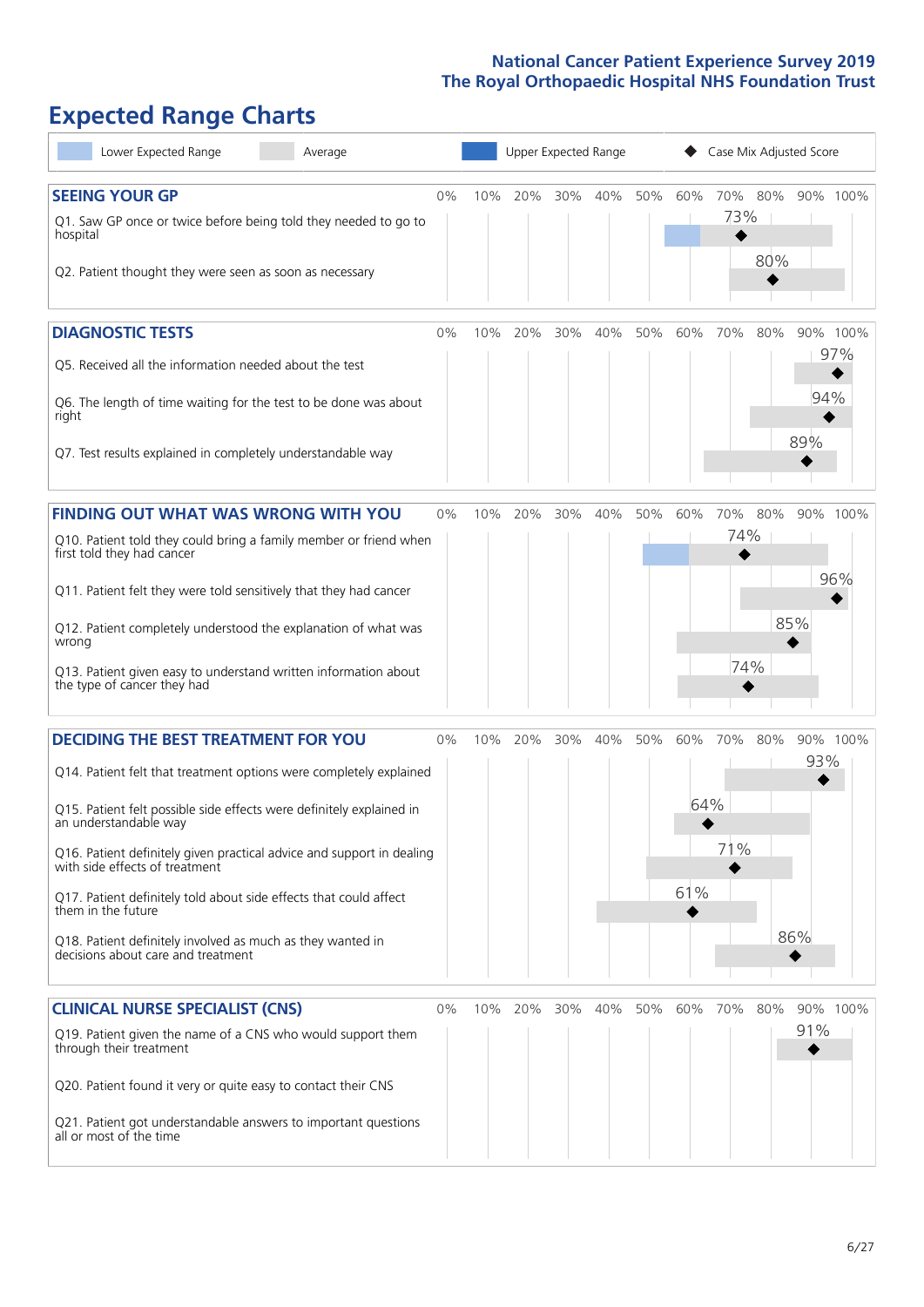# **Expected Range Charts**

| Lower Expected Range<br>Average                                                                                   |     |     | Upper Expected Range |     |     |     | Case Mix Adjusted Score |     |     |          |
|-------------------------------------------------------------------------------------------------------------------|-----|-----|----------------------|-----|-----|-----|-------------------------|-----|-----|----------|
| <b>SUPPORT FOR PEOPLE WITH CANCER</b><br>$0\%$                                                                    | 10% | 20% | 30%                  | 40% | 50% | 60% | 70%                     | 80% |     | 90% 100% |
| Q22. Hospital staff gave information about support or self-help<br>groups for people with cancer                  |     |     |                      |     |     |     |                         |     |     |          |
| Q23. Hospital staff discussed or gave information about the impact<br>cancer could have on day to day activities  |     |     |                      |     |     |     |                         |     |     |          |
| Q24. Hospital staff gave information on getting financial help or<br>possible benefits                            |     |     |                      |     |     |     |                         |     |     |          |
| Q25. Hospital staff told patient they could get free prescriptions                                                |     |     |                      |     |     |     |                         |     |     |          |
| <b>OPERATIONS</b><br>$0\%$                                                                                        | 10% | 20% | 30%                  | 40% | 50% | 60% | 70%                     | 80% |     | 90% 100% |
| Q27. Beforehand, patient had all the information needed about the<br>operation                                    |     |     |                      |     |     |     |                         |     |     | 97%      |
| Q28. Afterwards, staff completely explained how operation had<br>gone in understandable way                       |     |     |                      |     |     |     |                         | 75% |     |          |
| <b>HOSPITAL CARE AS AN INPATIENT</b><br>$0\%$                                                                     | 10% | 20% | 30%                  | 40% | 50% | 60% | 70%                     | 80% |     | 90% 100% |
| Q30. Hospital staff didn't talk in front of patient as if patient wasn't<br>there                                 |     |     |                      |     |     |     |                         | 75% |     |          |
| Q31. Patient had confidence and trust in all doctors treating them                                                |     |     |                      |     |     |     |                         |     | 88% |          |
| Q32. Patient's family or someone close definitely felt able to talk to<br>a doctor                                |     |     |                      |     |     |     | 74%                     |     |     |          |
| Q33. Patient had confidence and trust in all the ward nurses<br>treating them                                     |     |     |                      |     |     |     |                         |     | 89% |          |
| Q34. Patient thought there were always or nearly always enough<br>nurses on duty to care for them                 |     |     |                      |     |     |     |                         | 81% |     |          |
| Q35. All hospital staff asked patient what name they prefer to be<br>called by                                    |     |     |                      |     |     |     |                         | 80% |     |          |
| Q36. Patient always given enough privacy when discussing<br>condition or treatment                                |     |     |                      |     |     |     |                         |     |     | 96%      |
| Q37. Patient definitely found hospital staff to discuss worries or<br>fears during their inpatient visit          |     |     |                      |     |     |     |                         |     |     |          |
| Q38. Hospital staff definitely did everything they could to help<br>control pain                                  |     |     |                      |     |     |     |                         |     |     | 96%      |
| Q39. Patient always felt they were treated with respect and dignity<br>while in hospital                          |     |     |                      |     |     |     |                         |     |     | 100%     |
| Q40. Patient given clear written information about what should or<br>should not do after leaving hospital         |     |     |                      |     |     |     |                         |     |     | 96%      |
| Q41. Hospital staff told patient who to contact if worried about<br>condition or treatment after leaving hospital |     |     |                      |     |     |     |                         |     |     | 97%      |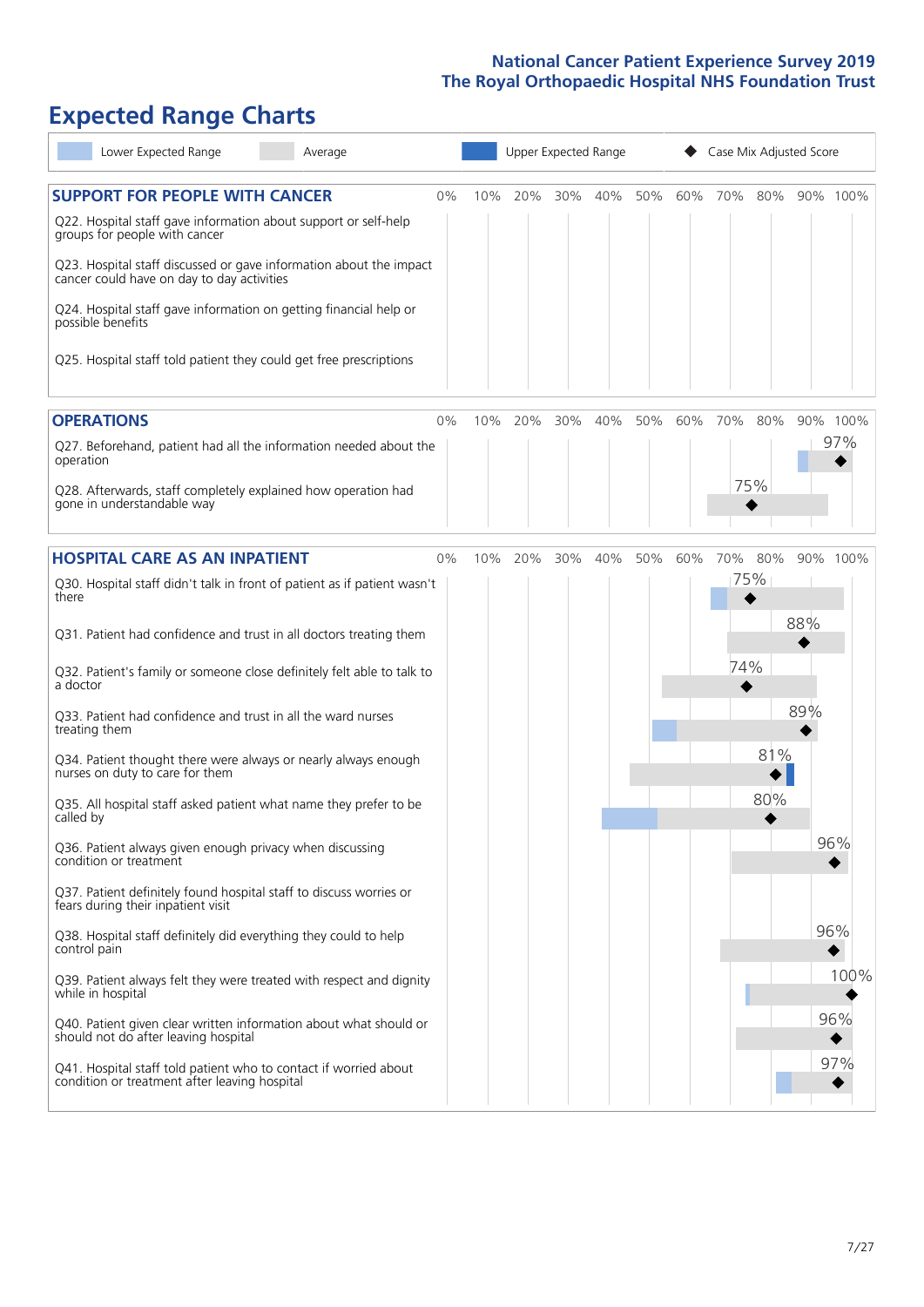# **Expected Range Charts**

|           | Lower Expected Range                                                                                                                                                                                                                                                                                                                                                                                                                                                                                                                                                                                                                                                                                   | Average |       |     | Upper Expected Range |            |            |     |                | Case Mix Adjusted Score |                   |          |                  |
|-----------|--------------------------------------------------------------------------------------------------------------------------------------------------------------------------------------------------------------------------------------------------------------------------------------------------------------------------------------------------------------------------------------------------------------------------------------------------------------------------------------------------------------------------------------------------------------------------------------------------------------------------------------------------------------------------------------------------------|---------|-------|-----|----------------------|------------|------------|-----|----------------|-------------------------|-------------------|----------|------------------|
|           | <b>HOSPITAL CARE AS A DAY PATIENT / OUTPATIENT 0%</b><br>Q43. Patient definitely found hospital staff to discuss worries or<br>fears during their outpatient or day case visit<br>Q44. Cancer doctor had the right documents at patient's last<br>outpatient appointment<br>Q46. Beforehand patient completely had all information needed<br>about radiotherapy treatment<br>Q47. Patient completely given understandable information about<br>whether radiotherapy was working<br>Q49. Beforehand patient completely had all information needed<br>about chemotherapy treatment<br>Q50. Patient given enough information about whether<br>chemotherapy was working in a completely understandable way |         |       | 10% | 20%                  | 30%        | 40%        | 50% | 60%            | 70%                     | 80%<br>78%        |          | 90% 100%<br>100% |
|           | <b>HOME CARE AND SUPPORT</b><br>Q51. Hospital staff definitely gave family or someone close all the<br>information needed to help care at home<br>Q52. Patient definitely given enough support from health or social<br>services during treatment<br>Q53. Patient definitely given enough support from health or social<br>services after treatment                                                                                                                                                                                                                                                                                                                                                    |         | 0%    | 10% | 20%                  | 30%        | 40%        | 50% | 60% 70%<br>64% |                         | 80%               |          | 90% 100%         |
| treatment | <b>CARE FROM YOUR GENERAL PRACTICE</b><br>Q54. GP given enough information about patient's condition and<br>Q55. General practice staff definitely did everything they could to<br>support patient during treatment                                                                                                                                                                                                                                                                                                                                                                                                                                                                                    |         | $0\%$ | 10% | 20%                  | 30%        | 40%        | 50% | 60%            | 70%                     | 80%               | 93%      | 90% 100%         |
|           | <b>YOUR OVERALL NHS CARE</b><br>Q56. Different people treating and caring for patient always work<br>well together to give best possible care<br>Q57. Patient given a care plan<br>Q58. Overall the administration of care was good or very good<br>Q59. Patient felt length of time for attending clinics and<br>appointments for cancer was about right<br>Q60. Someone discussed with patient whether they would like to<br>take part in cancer research                                                                                                                                                                                                                                            |         | $0\%$ | 10% | 20%                  | 30%<br>26% | 40%<br>40% | 50% | 60%            | 70%                     | 80%<br>83%<br>76% | 89%      | 90% 100%         |
| good      | Q61. Patient's average rating of care scored from very poor to very                                                                                                                                                                                                                                                                                                                                                                                                                                                                                                                                                                                                                                    |         | 0     |     | 2                    | 3          | 4          | 5   | 6              |                         | 8                 | 9<br>9.3 | 10               |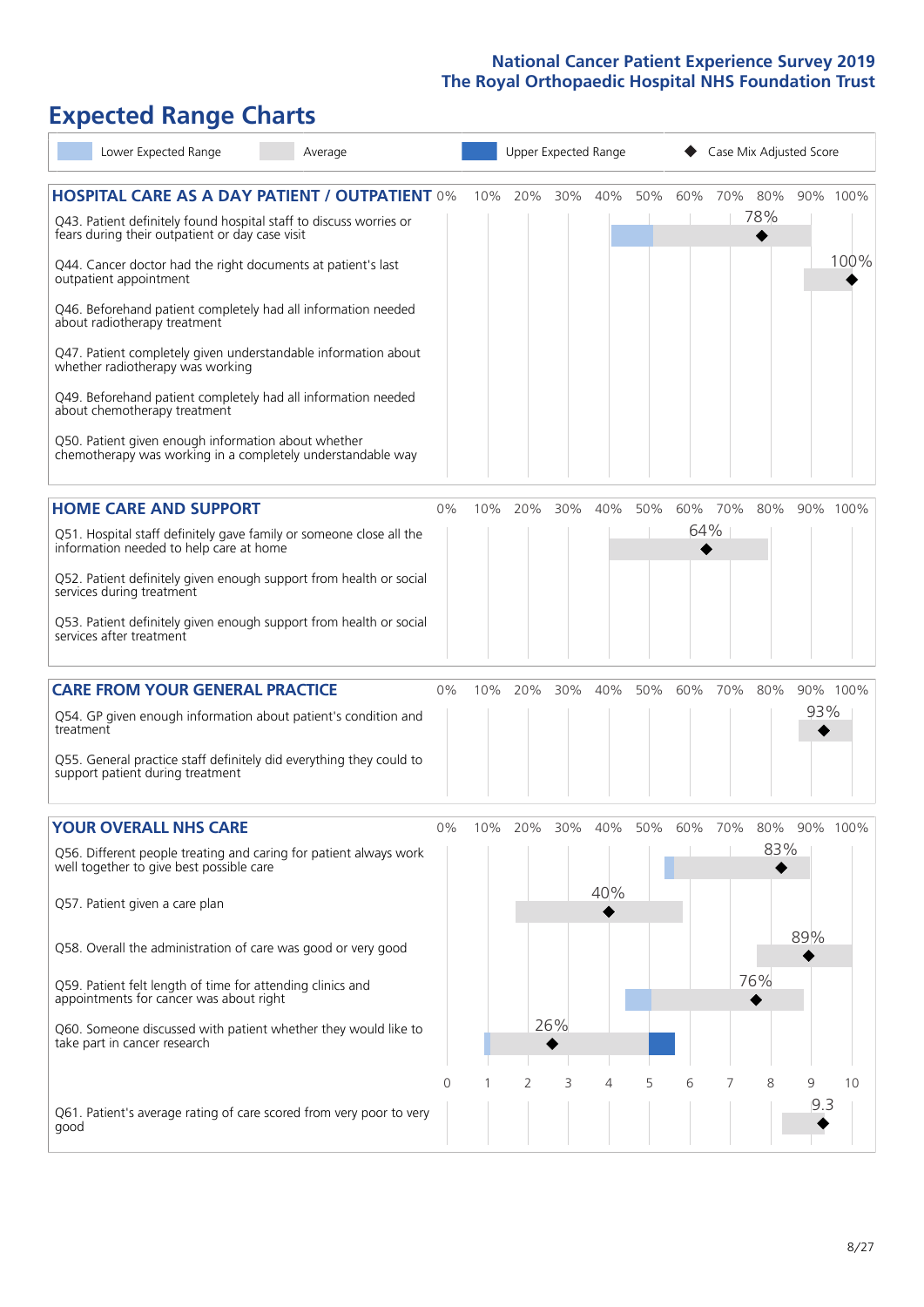### **Comparability Tables**

\* Indicates where a score has been suppressed because there are less than 21 responses.

\*\* No score available for 2018.

 $\triangle$  or  $\nabla$ 

Change 2018-2019: Indicates where 2019 score is significantly higher or lower than 2018 score Change Overall: Indicates significant change overall (2015, 2016, 2017, 2018 and 2019).

Adjusted Score below Lower Expected Range Adjusted Score between Upper and Lower Expected Ranges Adjusted Score above Upper Expected Range

|                                                                             |           |               | Unadjusted Scores |               |                                                    |         |               | Case Mix Adjusted Scores |                                     |                   |
|-----------------------------------------------------------------------------|-----------|---------------|-------------------|---------------|----------------------------------------------------|---------|---------------|--------------------------|-------------------------------------|-------------------|
|                                                                             | 2018<br>n | 2018<br>Score | 2019<br>n         | 2019<br>Score | $\sqrt{(\text{Change})^2}$ Change<br>2018-<br>2019 | Overall | 2019<br>Score | Lower<br>Range           | Upper<br>Expected Expected<br>Range | National<br>Score |
| <b>SEEING YOUR GP</b>                                                       |           |               |                   |               |                                                    |         |               |                          |                                     |                   |
| Q1. Saw GP once or twice before being told they needed to go<br>to hospital | 29        | 62%           | 24                | 67%           |                                                    |         | 73%           | 63%                      | 95%                                 | 79%               |
| Q2. Patient thought they were seen as soon as necessary                     | 37        | 68%           | 25                | 68%           |                                                    |         | 80%           | 70%                      | 98%                                 | 84%               |
| <b>DIAGNOSTIC TESTS</b>                                                     |           |               |                   |               |                                                    |         |               |                          |                                     |                   |

| O5. Received all the information needed about the test                    | $***$ | **  |    | 95% |  | 97% | 86% | 100% | 95% |
|---------------------------------------------------------------------------|-------|-----|----|-----|--|-----|-----|------|-----|
| Q6. The length of time waiting for the test to be done was<br>about right | 28    | 79% | フ3 | 91% |  | 94% | 75% | 100% | 88% |
| Q7. Test results explained in completely understandable way               | 28    | 79% |    | 87% |  | 89% | 63% | 96%  | 80% |

| <b>FINDING OUT WHAT WAS WRONG WITH YOU</b> |  |
|--------------------------------------------|--|
|                                            |  |

| Q10. Patient told they could bring a family member or friend<br>when first told they had cancer | 35 | 71% | 24 | 71% | 74% | 60% | 94% | 77% |
|-------------------------------------------------------------------------------------------------|----|-----|----|-----|-----|-----|-----|-----|
| Q11. Patient felt they were told sensitively that they had cancer                               | 38 | 87% | 26 | 96% | 96% | 72% | 99% | 86% |
| Q12. Patient completely understood the explanation of what<br>was wrong                         | 38 | 76% |    | 81% | 85% | 57% | 90% | 73% |
| Q13. Patient given easy to understand written information<br>about the type of cancer they had  |    | 38% | 24 | 67% | 74% | 57% | 92% | 74% |

| DECIDING THE BEST TREATMENT FOR YOU |  |  |  |
|-------------------------------------|--|--|--|
|-------------------------------------|--|--|--|

| Q14. Patient felt that treatment options were completely<br>explained                                   | 31   | 74% | 24 | 92% |  | 93% | 69% | 98% | 83% |
|---------------------------------------------------------------------------------------------------------|------|-----|----|-----|--|-----|-----|-----|-----|
| Q15. Patient felt possible side effects were definitely explained<br>in an understandable way           | 33   | 61% | 27 | 63% |  | 64% | 56% | 90% | 73% |
| Q16. Patient definitely given practical advice and support in<br>dealing with side effects of treatment | 29   | 59% | 26 | 69% |  | 71% | 49% | 85% | 67% |
| Q17. Patient definitely told about side effects that could affect<br>them in the future                 | 31   | 48% | 24 | 58% |  | 61% | 37% | 77% | 57% |
| Q18. Patient definitely involved as much as they wanted in<br>decisions about care and treatment        | $**$ | **  |    | 85% |  | 86% | 66% | 96% | 81% |

| <b>CLINICAL NURSE SPECIALIST (CNS)</b>                                                    |    |     |    |         |  |         |     |      |     |
|-------------------------------------------------------------------------------------------|----|-----|----|---------|--|---------|-----|------|-----|
| Q19. Patient given the name of a CNS who would support them<br>through their treatment    | 34 | 85% | 26 | 88%     |  | 91%     | 81% | 100% | 92% |
| Q20. Patient found it very or quite easy to contact their CNS                             | 24 | 92% | 18 | $\star$ |  | $\star$ |     |      | 85% |
| Q21. Patient got understandable answers to important<br>questions all or most of the time |    | 96% | 18 | $\star$ |  | $\star$ |     |      | 87% |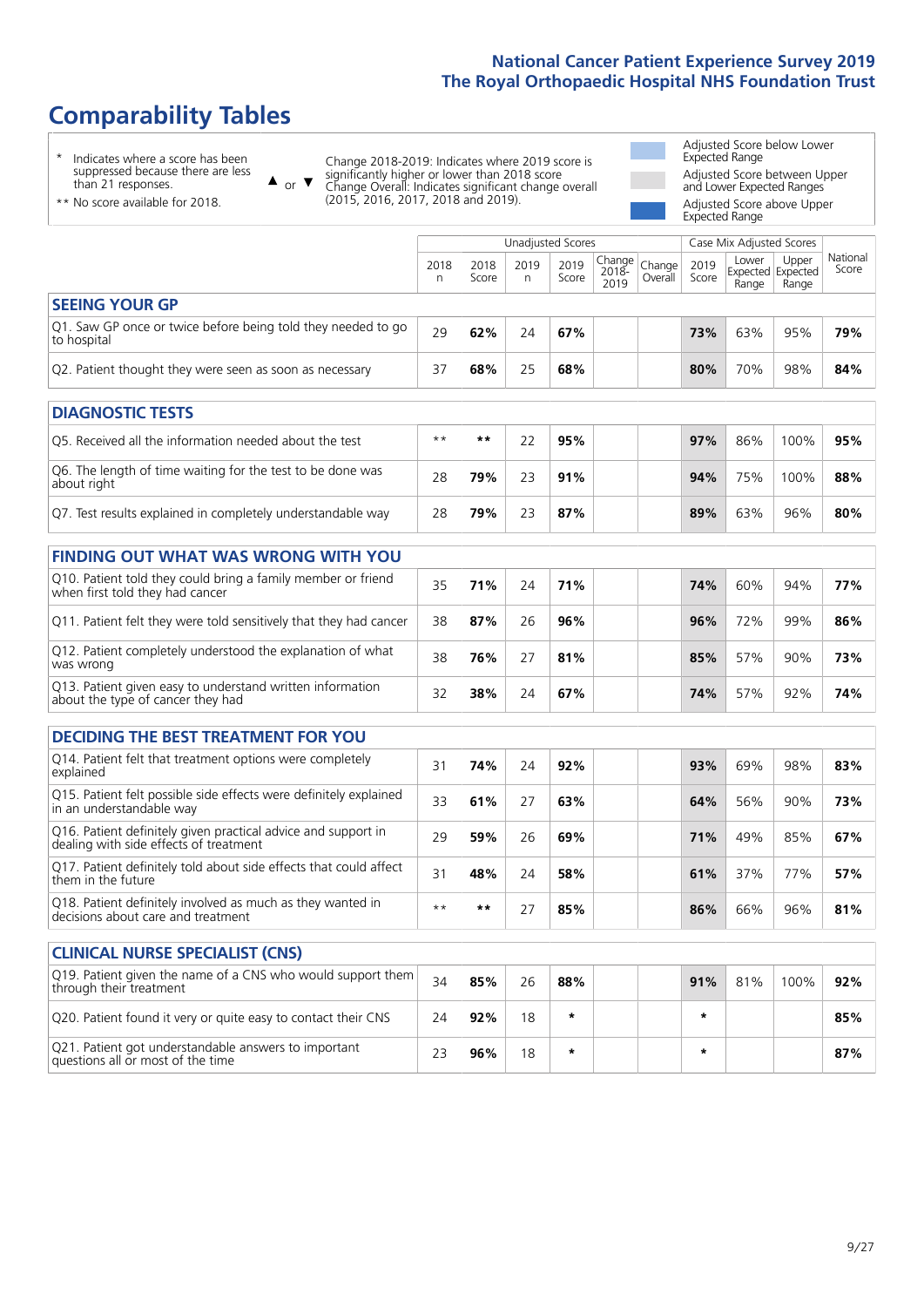### **Comparability Tables**

\* Indicates where a score has been suppressed because there are less than 21 responses.

\*\* No score available for 2018.

 $\triangle$  or  $\nabla$ 

Change 2018-2019: Indicates where 2019 score is significantly higher or lower than 2018 score Change Overall: Indicates significant change overall (2015, 2016, 2017, 2018 and 2019).

Adjusted Score below Lower Expected Range Adjusted Score between Upper and Lower Expected Ranges Adjusted Score above Upper Expected Range

|                                                                                                                   |           |               |           | <b>Unadjusted Scores</b> |                            |                   |               | Case Mix Adjusted Scores |                                     |                   |
|-------------------------------------------------------------------------------------------------------------------|-----------|---------------|-----------|--------------------------|----------------------------|-------------------|---------------|--------------------------|-------------------------------------|-------------------|
|                                                                                                                   | 2018<br>n | 2018<br>Score | 2019<br>n | 2019<br>Score            | Change<br>$2018 -$<br>2019 | Change<br>Overall | 2019<br>Score | Lower<br>Range           | Upper<br>Expected Expected<br>Range | National<br>Score |
| <b>SUPPORT FOR PEOPLE WITH CANCER</b>                                                                             |           |               |           |                          |                            |                   |               |                          |                                     |                   |
| Q22. Hospital staff gave information about support or self-help<br>groups for people with cancer                  | 25        | 60%           | 19        | $\star$                  |                            |                   | $\star$       |                          |                                     | 88%               |
| Q23. Hospital staff discussed or gave information about the<br>impact cancer could have on day to day activities  | 23        | 78%           | 16        | $\star$                  |                            |                   | *             |                          |                                     | 84%               |
| Q24. Hospital staff gave information on getting financial help or<br>possible benefits                            | 19        | $\star$       | 16        | $\star$                  |                            |                   | $\star$       |                          |                                     | 63%               |
| Q25. Hospital staff told patient they could get free prescriptions                                                | 16        | $\star$       | 12        | $\star$                  |                            |                   | *             |                          |                                     | 82%               |
| <b>OPERATIONS</b>                                                                                                 |           |               |           |                          |                            |                   |               |                          |                                     |                   |
| Q27. Beforehand, patient had all the information needed about<br>the operation                                    | 33        | 97%           | 28        | 96%                      |                            |                   | 97%           | 89%                      | 100%                                | 96%               |
| Q28. Afterwards, staff completely explained how operation had<br>gone in understandable way                       | 33        | 79%           | 28        | 75%                      |                            |                   | 75%           | 64%                      | 94%                                 | 79%               |
| <b>HOSPITAL CARE AS AN INPATIENT</b>                                                                              |           |               |           |                          |                            |                   |               |                          |                                     |                   |
| Q30. Hospital staff didn't talk in front of patient as if patient<br>wasn't there                                 | $**$      | $***$         | 25        | 76%                      |                            |                   | 75%           | 69%                      | 98%                                 | 84%               |
| Q31. Patient had confidence and trust in all doctors treating<br>them                                             | $* *$     | $***$         | 25        | 88%                      |                            |                   | 88%           | 69%                      | 98%                                 | 84%               |
| Q32. Patient's family or someone close definitely felt able to talk<br>to a doctor                                | $* *$     | $***$         | 21        | 71%                      |                            |                   | 74%           | 53%                      | 91%                                 | 72%               |
| O33. Patient had confidence and trust in all the ward nurses<br>treating them                                     | $* *$     | $***$         | 25        | 88%                      |                            |                   | 89%           | 57%                      | 92%                                 | 74%               |
| Q34. Patient thought there were always or nearly always<br>enough nurses on duty to care for them                 | $***$     | $***$         | 25        | 80%                      |                            |                   | 81%           | 45%                      | 84%                                 | 64%               |
| Q35. All hospital staff asked patient what name they prefer to<br>be called by                                    | $* *$     | $***$         | 25        | 84%                      |                            |                   | 80%           | 52%                      | 90%                                 | 71%               |
| Q36. Patient always given enough privacy when discussing<br>condition or treatment                                | $* *$     | $***$         | 24        | 96%                      |                            |                   | 96%           | 70%                      | 99%                                 | 85%               |
| Q37. Patient definitely found hospital staff to discuss worries or<br>fears during their inpatient visit          | $* *$     | $***$         | 20        | $\star$                  |                            |                   | *             |                          |                                     | 52%               |
| Q38. Hospital staff definitely did everything they could to help<br>control pain                                  | $* *$     | $***$         | 23        | 96%                      |                            |                   | 96%           | 67%                      | 98%                                 | 83%               |
| Q39. Patient always felt they were treated with respect and<br>dignity while in hospital                          | $**$      | $***$         | 25        | 100%                     |                            |                   | 100%          | 75%                      | 100%                                | 88%               |
| Q40. Patient given clear written information about what should<br>or should not do after leaving hospital         | $* *$     | $***$         | 22        | 95%                      |                            |                   | 96%           | 71%                      | 100%                                | 86%               |
| Q41. Hospital staff told patient who to contact if worried about<br>condition or treatment after leaving hospital | $* *$     | $***$         | 25        | 96%                      |                            |                   | 97%           | 85%                      | 100%                                | 94%               |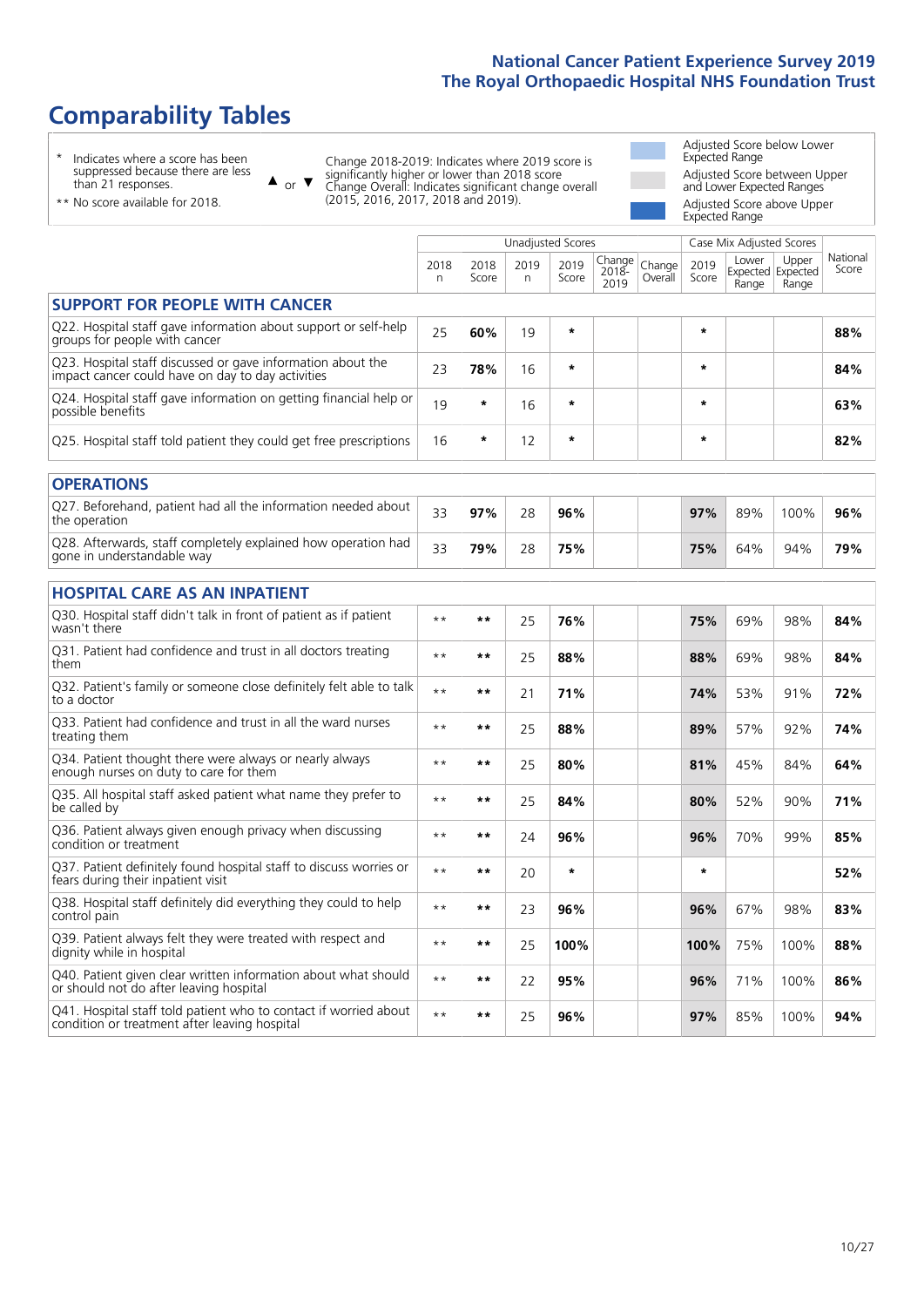Unadjusted Scores **Case Mix Adjusted Scores** 

### **Comparability Tables**

\* Indicates where a score has been suppressed because there are less than 21 responses.

or  $\blacktriangledown$  $\blacktriangle$ 

Change 2018-2019: Indicates where 2019 score is significantly higher or lower than 2018 score Change Overall: Indicates significant change overall (2015, 2016, 2017, 2018 and 2019).

Adjusted Score below Lower Expected Range Adjusted Score between Upper and Lower Expected Ranges Adjusted Score above Upper Expected Range

| ** No score available for 2018. |  |
|---------------------------------|--|
|                                 |  |

|                                                                                                                       | 2018<br>n      | 2018<br>Score | 2019<br>n    | 2019<br>Score | Change<br>2018-<br>2019 | Change<br>Overall | 2019<br>Score | Lower<br>Range | Upper<br>Expected Expected<br>Range | National<br>Score |
|-----------------------------------------------------------------------------------------------------------------------|----------------|---------------|--------------|---------------|-------------------------|-------------------|---------------|----------------|-------------------------------------|-------------------|
| <b>HOSPITAL CARE AS A DAY PATIENT / OUTPATIENT</b>                                                                    |                |               |              |               |                         |                   |               |                |                                     |                   |
| Q43. Patient definitely found hospital staff to discuss worries or<br>fears during their outpatient or day case visit | 26             | 58%           | 21           | 81%           |                         |                   | 78%           | 51%            | 90%                                 | 71%               |
| Q44. Cancer doctor had the right documents at patient's last<br>outpatient appointment                                | 32             | 100%          | 26           | 100%          |                         |                   | 100%          | 88%            | 100%                                | 96%               |
| Q46. Beforehand patient completely had all information needed<br>about radiotherapy treatment                         | 8              | $\star$       | 11           | $\star$       |                         |                   | $\star$       |                |                                     | 86%               |
| Q47. Patient completely given understandable information<br>about whether radiotherapy was working                    | 8              | *             | 10           | $\star$       |                         |                   | *             |                |                                     | 60%               |
| Q49. Beforehand patient completely had all information needed<br>about chemotherapy treatment                         | $\overline{2}$ | $\star$       | 2            | $\star$       |                         |                   | *             |                |                                     | 84%               |
| Q50. Patient given enough information about whether<br>chemotherapy was working in a completely understandable way    | $\overline{2}$ | *             | $\mathbf{1}$ | $\star$       |                         |                   | $\star$       |                |                                     | 68%               |
| <b>HOME CARE AND SUPPORT</b>                                                                                          |                |               |              |               |                         |                   |               |                |                                     |                   |
| Q51. Hospital staff definitely gave family or someone close all<br>the information needed to help care at home        | 34             | 53%           | 24           | 67%           |                         |                   | 64%           | 40%            | 79%                                 | 60%               |
| Q52. Patient definitely given enough support from health or<br>social services during treatment                       | 26             | 50%           | 20           | $\star$       |                         |                   | $\star$       |                |                                     | 52%               |
| Q53. Patient definitely given enough support from health or<br>social services after treatment                        | 15             | *             | 16           | $\star$       |                         |                   | *             |                |                                     | 45%               |
| <b>CARE FROM YOUR GENERAL PRACTICE</b>                                                                                |                |               |              |               |                         |                   |               |                |                                     |                   |
| Q54. GP given enough information about patient's condition<br>and treatment                                           | 35             | 89%           | 25           | 92%           |                         |                   | 93%           | 87%            | 100%                                | 95%               |
| Q55. General practice staff definitely did everything they could<br>to support patient during treatment               | 27             | 44%           | 18           | $\star$       |                         |                   | *             |                |                                     | 58%               |
| <b>YOUR OVERALL NHS CARE</b>                                                                                          |                |               |              |               |                         |                   |               |                |                                     |                   |
| Q56. Different people treating and caring for patient always<br>work well together to give best possible care         | $\star\star$   | **            | 27           | 81%           |                         |                   | 83%           | 56%            | 90%                                 | 73%               |
| Q57. Patient given a care plan                                                                                        | 27             | 26%           | 21           | 38%           |                         |                   | 40%           | 17%            | 58%                                 | 38%               |
| Q58. Overall the administration of care was good or very good                                                         | 38             | 87%           | 26           | 88%           |                         |                   | 89%           | 76%            | 100%                                | 89%               |
| Q59. Patient felt length of time for attending clinics and<br>appointments for cancer was about right                 | 36             | 61%           | 26           | 77%           |                         |                   | 76%           | 51%            | 88%                                 | 69%               |
| Q60. Someone discussed with patient whether they would like<br>to take part in cancer research                        | 38             | 68%           | 26           | 27%           |                         | ▲                 | 26%           | 11%            | 50%                                 | 30%               |
| Q61. Patient's average rating of care scored from very poor to<br>very good                                           | 38             | 8.4           | 27           | 9.3           |                         |                   | 9.3           | 8.3            | 9.3                                 | 8.8               |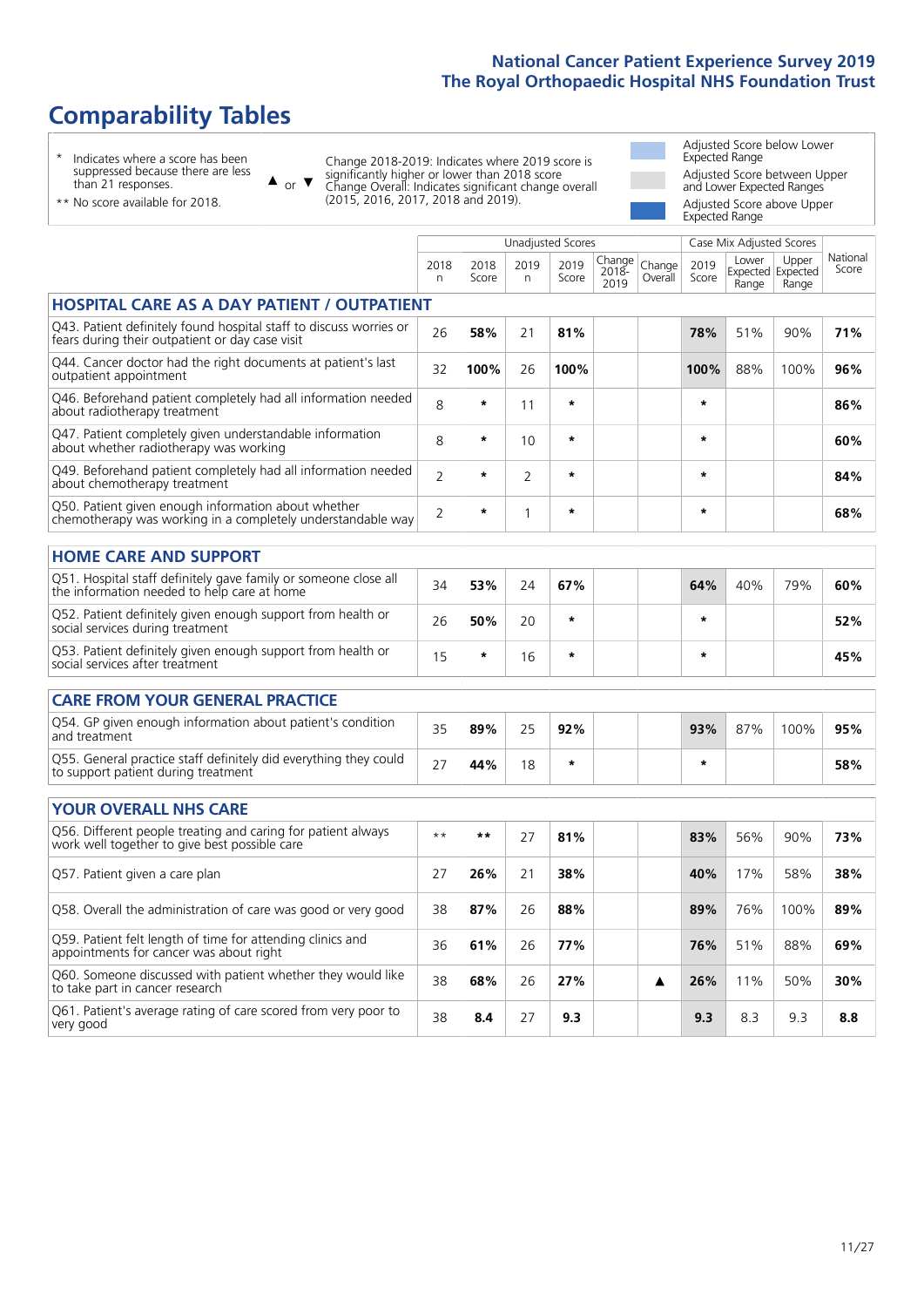### **Tumour Type Tables**

- \* Indicates where a score has been suppressed because there are less than 21 responses.
- n.a. Indicates that there were no respondents for that tumour group.

| <b>SEEING YOUR GP</b>                                      |            |               |               |                  |                |               |                  |      | Tumour Group |         |      |                 |                                                 |         |                |
|------------------------------------------------------------|------------|---------------|---------------|------------------|----------------|---------------|------------------|------|--------------|---------|------|-----------------|-------------------------------------------------|---------|----------------|
|                                                            |            | Brain.<br>CNS | <b>Breast</b> | olorectal<br>LGT | Gynaecological | Haematologica | Head and<br>Neck | Lung | Prostate     | Sarcoma | Skin | Upper<br>Gastro | Irological                                      | Other   | All<br>Cancers |
| Q1. Saw GP once or twice before being told they            | Trust      | $\star$       | n.a.          | n.a.             | n.a.           | n.a.          | n.a.             | n.a. | n.a.         | $\star$ | n.a. | n.a.            | n.a.                                            | $\star$ | 67%            |
| needed to go to hospital                                   | National   | 59%           |               |                  |                |               |                  |      |              |         |      |                 | 94% 75% 77% 67% 79% 71% 82% 71% 90% 74% 83% 74% |         | 79%            |
| Q2. Patient thought they were seen as soon as<br>necessary | Trust      | $\star$       | n.a.          | n.a.             | n.a.           | n.a.          | n.a.             | n.a. | n.a.         | 67%     | n.a. | n.a.            | n.a.                                            | $\star$ | 68%            |
|                                                            | National I | 79%           |               |                  |                |               |                  |      |              |         |      |                 | 89% 83% 81% 82% 81% 84% 86% 69% 85% 79% 85% 79% |         | 84%            |

#### **DIAGNOSTIC TESTS** Tumour Group

|                                                                |              | Brain | <b>Breast</b> | olorectal<br>LGT<br>Ü | $\overline{\sigma}$<br>Gynaecologic | Haematologica       | Head and<br>Neck | Lung | Prostate | Sarcoma | Skin | Upper<br>Gastro | Jrological                                                      | Other   | All<br>Cancers |
|----------------------------------------------------------------|--------------|-------|---------------|-----------------------|-------------------------------------|---------------------|------------------|------|----------|---------|------|-----------------|-----------------------------------------------------------------|---------|----------------|
| Q5. Received all the information needed about<br>the test      | Trust        | n.a.  | n.a.          | n.a.                  | n.a.                                | n.a.                | n.a.             | n.a. | n.a.     |         | n.a. | n.a.            | n.a.                                                            |         | 95%            |
|                                                                | National     | 93%   |               | 95% 95%               |                                     | 93% 95% 93% 95% 95% |                  |      |          | 93%     | 96%  |                 | 95% 95% 95%                                                     |         | 95%            |
| Q6. The length of time waiting for the test to be              | Trust        | n.a.  | n.a.          | n.a.                  | n.a.                                | n.a.                | n.a.             | n.a. | n.a.     |         | n.a. | n.a.            | n.a.                                                            | $\star$ | 91%            |
| done was about right                                           | National     |       | 84% 91% 88%   |                       |                                     |                     |                  |      |          |         |      |                 | 86%   89%   88%   87%   87%   81%   87%   84%   87%   86%   88% |         |                |
| Q7. Test results explained in completely<br>understandable way | Trust        | n.a.  | n.a.          | n.a.                  | n.a.                                | n.a.                | n.a.             | n.a. | n.a.     | $\star$ | n.a. | n.a.            | n.a.                                                            | $\star$ | 87%            |
|                                                                | National 71% |       |               |                       |                                     |                     |                  |      |          |         |      |                 | 83% 82% 77% 77% 79% 80% 80% 78% 84% 75% 80% 76% 80%             |         |                |

| <b>FINDING OUT WHAT WAS WRONG WITH YOU</b>                                                     |          |         |               |            |                |                         |                        |                 | <b>Tumour Group</b> |                |      |                 |           |          |                |
|------------------------------------------------------------------------------------------------|----------|---------|---------------|------------|----------------|-------------------------|------------------------|-----------------|---------------------|----------------|------|-----------------|-----------|----------|----------------|
| Trust                                                                                          |          | Brain   | <b>Breast</b> | Colorectal | Gynaecological | Haematologica           | ad and<br>Neck<br>Head | Lung            | Prostate            | Sarcoma        | Skin | Upper<br>Gastro | Urologica | Other    | All<br>Cancers |
| Q10. Patient told they could bring a family                                                    |          | n.a.    | n.a.          | n.a.       | n.a.           | n.a.                    | n.a.                   | n.a.            | n.a.                | $\star$        | n.a. | n.a.            | n.a.      | $^\star$ | 71%            |
| member or friend when first told they had cancer                                               | National | 85%     | 82%           | 82%        | 71%            | 71%                     | 71%                    | 77%             | 79%                 | 73%            | 69%  | 76%             | 73%       | 75%      | 77%            |
| Q11. Patient felt they were told sensitively that                                              | Trust    | $\star$ | n.a.          | n.a.       | n.a.           | n.a.                    | n.a.                   | n.a.            |                     | n.a. 100% n.a. |      | n.a.            | n.a.      | $^\star$ | 96%            |
| they had cancer                                                                                | National | 79%     | 89%           | 87%        | 82%            | 84% 87% 83% 86% 84% 89% |                        |                 |                     |                |      | 81%             | 84% 83%   |          | 86%            |
| Q12. Patient completely understood the                                                         | Trust    | $\star$ | n.a.          | n.a.       | n.a.           | n.a.                    | n.a.                   | n.a.            | n.a.                | 82%            | n.a. | n.a.            | n.a.      | $^\star$ | 81%            |
| explanation of what was wrong                                                                  | National | 66%     | 77%           | 79%        | 73%            | 60%                     |                        | 78% 76%         | 79%                 | 67%            | 80%  | 70%             | 77%       | 70%      | 73%            |
| Q13. Patient given easy to understand written<br>information about the type of cancer they had | Trust    | n.a.    | n.a.          | n.a.       | n.a.           | n.a.                    | n.a.                   | n.a.            | n.a.                | $\star$        | n.a. | n.a.            | n.a.      | $\ast$   | 67%            |
|                                                                                                | National | 66%     | 78%           | 73%        | 71%            | 76%                     |                        | 69%   67%   83% |                     | 67%            | 84%  | 67%             | 74%       | 65%      | 74%            |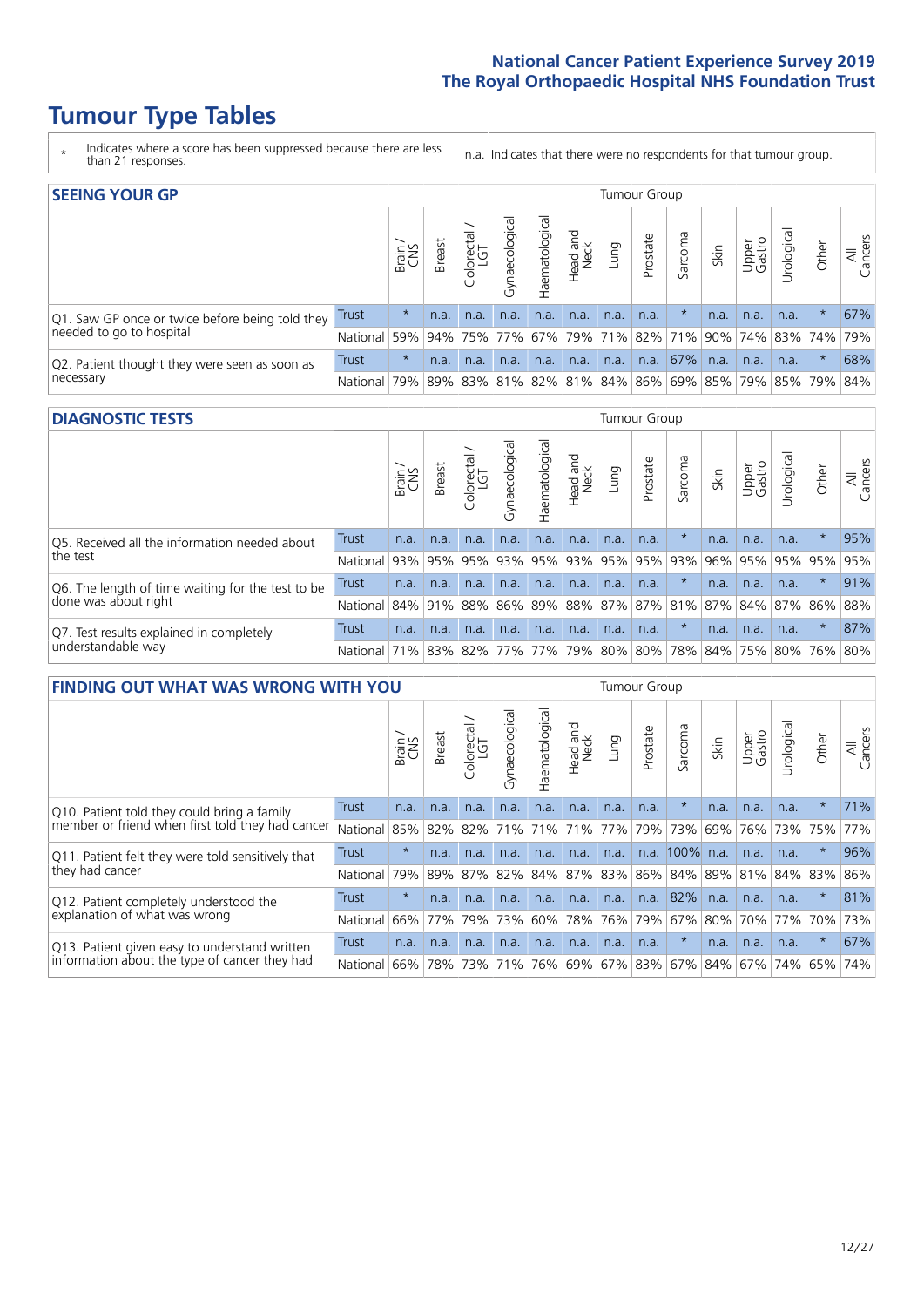### **Tumour Type Tables**

\* Indicates where a score has been suppressed because there are less than 21 responses.

n.a. Indicates that there were no respondents for that tumour group.

|                                                    | <b>DECIDING THE BEST TREATMENT FOR YOU</b> |         |               |                            |                |                |                        |      |          |                             |      |                 |            |         |                |
|----------------------------------------------------|--------------------------------------------|---------|---------------|----------------------------|----------------|----------------|------------------------|------|----------|-----------------------------|------|-----------------|------------|---------|----------------|
|                                                    |                                            | Brain   | <b>Breast</b> | olorectal<br>LGT<br>$\cup$ | Gynaecological | Haematological | ad and<br>Neck<br>Head | Lung | Prostate | Sarcoma                     | Skin | Upper<br>Gastro | Jrological | Other   | All<br>Cancers |
| Q14. Patient felt that treatment options were      | <b>Trust</b>                               | n.a.    | n.a.          | n.a.                       | n.a.           | n.a.           | n.a.                   | n.a. | n.a.     | $\star$                     | n.a. | n.a.            | n.a.       | $\star$ | 92%            |
| completely explained                               | National                                   | 85%     | 85%           | 85%                        | 85%            | 82%            | 87%                    | 84%  | 83%      | 83%                         | 89%  | 81%             | 83%        | 79%     | 83%            |
| Q15. Patient felt possible side effects were       | Trust                                      | $\star$ | n.a.          | n.a.                       | n.a.           | n.a.           | n.a.                   | n.a. | n.a.     | 68%                         | n.a. | n.a.            | n.a.       | $\star$ | 63%            |
| definitely explained in an understandable way      | National                                   | 69%     | 74%           | 76%                        | 75%            | 69%            | 73%                    | 74%  | 73%      | 73%                         | 77%  | 72%             | 71%        | 70%     | 73%            |
| Q16. Patient definitely given practical advice and | Trust                                      | $\star$ | n.a.          | n.a.                       | n.a.           | n.a.           | n.a.                   | n.a. | n.a.     | 76%                         | n.a. | n.a.            | n.a.       | $\star$ | 69%            |
| support in dealing with side effects of treatment  | National                                   | 63%     | 70%           | 70%                        | 69%            | 65%            | 70%                    | 69%  | 65%      | 66%                         | 71%  | 66%             | 63%        | 64%     | 67%            |
| Q17. Patient definitely told about side effects    | Trust                                      | n.a.    | n.a.          | n.a.                       | n.a.           | n.a.           | n.a.                   | n.a. | n.a.     | $\star$                     | n.a. | n.a.            | n.a.       | $\star$ | 58%            |
| that could affect them in the future               | National                                   | 62%     | 57%           | 59%                        | 56%            | 51%            | 64%                    | 56%  | 66%      | 54%                         | 66%  | 53%             | 56%        | 52%     | 57%            |
| Q18. Patient definitely involved as much as they   | Trust                                      | $\star$ | n.a.          | n.a.                       | n.a.           | n.a.           | n.a.                   | n.a. | n.a.     | 91%                         | n.a. | n.a.            | n.a.       | $\ast$  | 85%            |
| wanted in decisions about care and treatment       | National                                   | 79%     |               | 81% 83%                    |                |                |                        |      |          | 81% 80% 81% 81% 84% 81% 87% |      | 79%             | 79%        | 78%     | 81%            |

#### **CLINICAL NURSE SPECIALIST (CNS)** Tumour Group

|                                                                                           |          | Brain   | <b>Breast</b>         | Colorectal<br>LGT | Gynaecologica | aematological | Head and<br>Neck | Lung | Prostate | Sarcoma | Skin | Upper<br>Gastro                                     | σ<br>Irologica | Other   | All<br>Cancers |
|-------------------------------------------------------------------------------------------|----------|---------|-----------------------|-------------------|---------------|---------------|------------------|------|----------|---------|------|-----------------------------------------------------|----------------|---------|----------------|
|                                                                                           |          |         |                       |                   |               |               |                  |      |          |         |      |                                                     |                |         |                |
| Q19. Patient given the name of a CNS who                                                  | Trust    | $\star$ | n.a.                  | n.a.              | n.a.          | n.a.          | n.a.             | n.a. | n.a.     | 95%     | n.a. | n.a.                                                | n.a.           | $\ast$  | 88%            |
| would support them through their treatment                                                | National |         | 95% 95% 92% 95%       |                   |               |               |                  |      |          |         |      | 92%   91%   94%   91%   91%   91%   93%             | 85% 89%        |         | 92%            |
| Q20. Patient found it very or quite easy to                                               | Trust    | n.a.    | n.a.                  | n.a.              | n.a.          | n.a.          | n.a.             | n.a. | n.a.     | $\star$ | n.a. | n.a.                                                | n.a.           | $\star$ |                |
| contact their CNS                                                                         | National |         | 86% 84% 88% 85%       |                   |               |               |                  |      |          |         |      | 87% 86% 86% 80% 86% 90% 85%                         |                | 83% 83% | 85%            |
| Q21. Patient got understandable answers to<br>important questions all or most of the time | Trust    | n.a.    | n.a.                  | n.a.              | n.a.          | n.a.          | n.a.             | n.a. | n.a.     | $\star$ | n.a. | n.a.                                                | n.a.           | $\star$ |                |
|                                                                                           | National |         | 82%   87%   89%   86% |                   |               |               |                  |      |          |         |      | 89%   88%   86%   87%   87%   93%   86%   87%   86% |                |         | 87%            |

| <b>SUPPORT FOR PEOPLE WITH CANCER</b>                                                             |          |       |               |                 |                |                |                  |             |          |         |      |                 |           |         |                |
|---------------------------------------------------------------------------------------------------|----------|-------|---------------|-----------------|----------------|----------------|------------------|-------------|----------|---------|------|-----------------|-----------|---------|----------------|
| Q22. Hospital staff gave information about<br><b>Trust</b>                                        |          | Brain | <b>Breast</b> | ∽<br>Colorectal | Gynaecological | Haematological | Head and<br>Neck | <b>Dung</b> | Prostate | Sarcoma | Skin | Upper<br>Gastro | rological | Other   | All<br>Cancers |
| support or self-help groups for people with<br>cancer                                             |          | n.a.  | n.a.          | n.a.            | n.a.           | n.a.           | n.a.             | n.a.        | n.a.     | $\star$ | n.a. | n.a.            | n.a.      | $\star$ |                |
|                                                                                                   | National | 92%   | 92%           | 88%             | 87%            | 86%            | 88%              |             | 87% 91%  | 86%     | 90%  | 88%             | 81%       | 83%     | 88%            |
| Q23. Hospital staff discussed or gave information<br>about the impact cancer could have on day to | Trust    | n.a.  | n.a.          | n.a.            | n.a.           | n.a.           | n.a.             | n.a.        | n.a.     | $\star$ | n.a. | n.a.            | n.a.      | $\star$ |                |
| day activities                                                                                    | National | 84%   | 86%           | 85%             | 82%            | 84%            | 84%              | 83%         | 88%      | 81%     | 86%  | 83%             | 78%       | 79%     | 84%            |
| Q24. Hospital staff gave information on getting                                                   | Trust    | n.a.  | n.a.          | n.a.            | n.a.           | n.a.           | n.a.             | n.a.        | n.a.     | 头       | n.a. | n.a.            | n.a.      | $\star$ |                |
| financial help or possible benefits                                                               | National | 78%   |               | 68% 61%         | 66%            | 61%            | 67%              | 72%         | 55%      | 64%     | 60%  | 64%             | 47%       | 59%     | 63%            |
| Q25. Hospital staff told patient they could get<br>free prescriptions                             | Trust    | n.a.  | n.a.          | n.a.            | n.a.           | n.a.           | n.a.             | n.a.        | n.a.     | $\star$ | n.a. | n.a.            | n.a.      | $\star$ | $\star$        |
|                                                                                                   | National |       | 82% 81% 83%   |                 | 79%            |                | 87% 84% 86% 80%  |             |          | 78%     |      | 71% 84%         |           | 73% 81% | 82%            |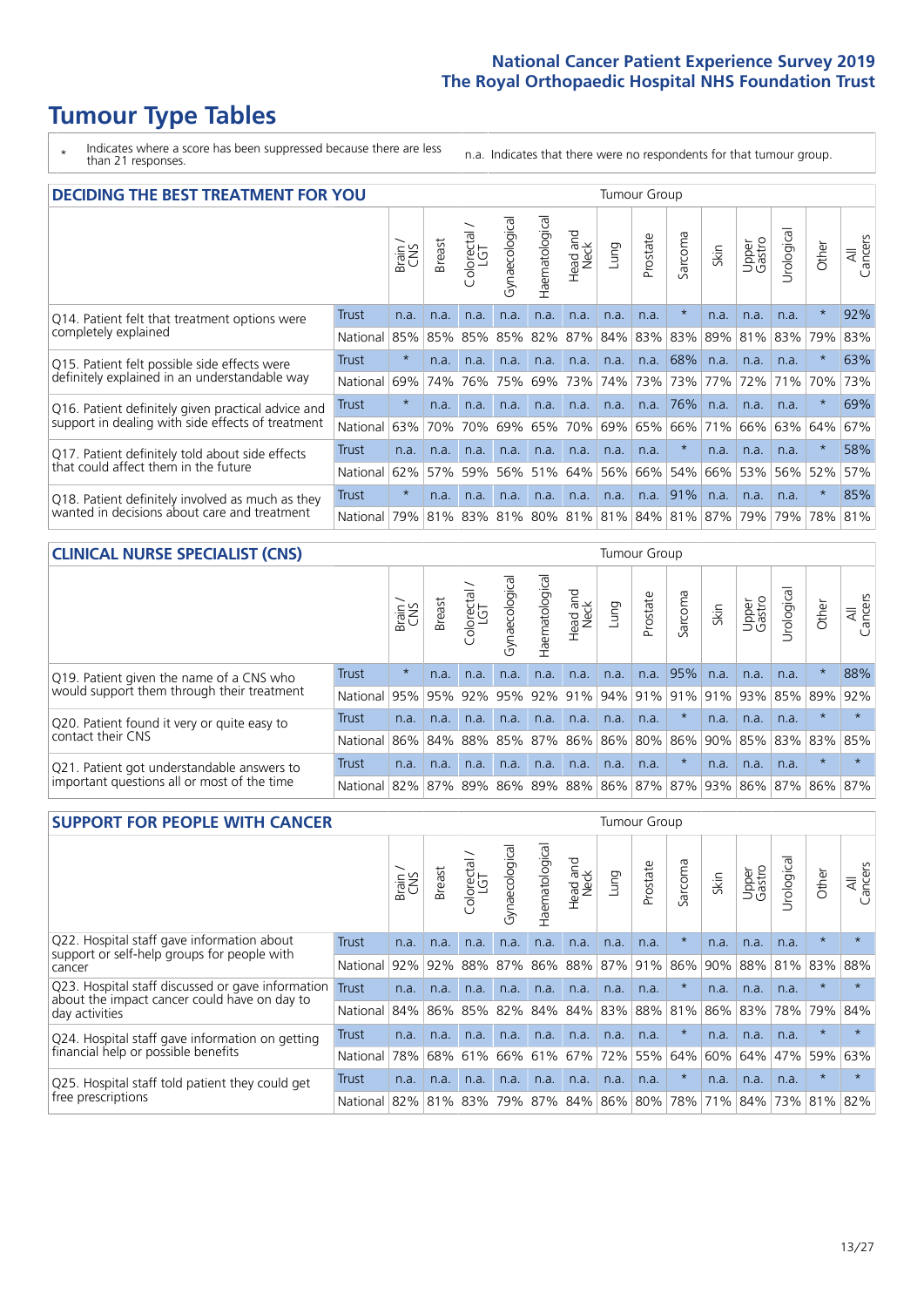### **Tumour Type Tables**

- \* Indicates where a score has been suppressed because there are less than 21 responses.
- n.a. Indicates that there were no respondents for that tumour group.

| <b>OPERATIONS</b>                                |              | Tumour Group |               |            |                   |                |                                     |      |          |         |      |                 |                       |         |                |
|--------------------------------------------------|--------------|--------------|---------------|------------|-------------------|----------------|-------------------------------------|------|----------|---------|------|-----------------|-----------------------|---------|----------------|
|                                                  |              | Brain<br>CNS | <b>Breast</b> | Colorectal | ত<br>Gynaecologic | Haematological | Head and<br>Neck                    | Lung | Prostate | Sarcoma | Skin | Upper<br>Gastro | $\sigma$<br>Jrologica | Other   | All<br>Cancers |
| Q27. Beforehand, patient had all the information | Trust        | $\star$      | n.a.          | n.a.       | n.a.              | n.a.           | n.a.                                | n.a. | n.a.     | 96%     | n.a. | n.a.            | n.a.                  |         | 96%            |
| needed about the operation                       | National     | 96%          | 97%           | 96%        | $96\%$            |                | 94%   96%   95%   97%   95%   96%   |      |          |         |      |                 | 96%   95%   95%       |         | 96%            |
| Q28. Afterwards, staff completely explained how  | <b>Trust</b> | $\star$      | n.a.          | n.a.       | n.a.              | n.a.           | n.a.                                | n.a. | n.a.     | 74%     | n.a. | n.a.            | n.a.                  | $\star$ | 75%            |
| operation had gone in understandable way         | National     | 76%          |               | 79% 83%    | 79%               |                | 78% 79% 79% 78% 80% 82% 79% 76% 77% |      |          |         |      |                 |                       |         | 79%            |

#### **HOSPITAL CARE AS AN INPATIENT** Tumour Group

|                                                                                                  |              | Brain | Breast | Colorectal /<br>LGT | Gynaecological | Haematological | Head and<br>Neck | Lung | Prostate | Sarcoma | Skin | Upper<br>Gastro | Urological | Other   | All<br>Cancers |
|--------------------------------------------------------------------------------------------------|--------------|-------|--------|---------------------|----------------|----------------|------------------|------|----------|---------|------|-----------------|------------|---------|----------------|
| Q30. Hospital staff didn't talk in front of patient                                              | Trust        | n.a.  | n.a.   | n.a.                | n.a.           | n.a.           | n.a.             | n.a. | n.a.     | $\star$ | n.a. | n.a.            | n.a.       | $\star$ | 76%            |
| as if patient wasn't there                                                                       | National     | 81%   | 86%    | 81%                 | 83%            | 84%            | 83%              | 81%  | 88%      | 86%     | 86%  | 81%             | 83%        | 82%     | 84%            |
| Q31. Patient had confidence and trust in all                                                     | Trust        | n.a.  | n.a.   | n.a.                | n.a.           | n.a.           | n.a.             | n.a. | n.a.     | $\star$ | n.a. | n.a.            | n.a.       | $\ast$  | 88%            |
| doctors treating them                                                                            | National     | 82%   | 83%    | 85%                 | 83%            | 82%            | 87%              | 83%  | 89%      | 86%     | 85%  | 81%             | 85%        | 80%     | 84%            |
| Q32. Patient's family or someone close definitely                                                | Trust        | n.a.  | n.a.   | n.a.                | n.a.           | n.a.           | n.a.             | n.a. | n.a.     | $\star$ | n.a. | n.a.            | n.a.       | $\star$ | 71%            |
| felt able to talk to a doctor                                                                    | National     | 67%   | 72%    | 73%                 | 72%            | 74%            | 75%              | 74%  | 72%      | 71%     | 74%  | 73%             | 71%        | 69%     | 72%            |
| O33. Patient had confidence and trust in all the                                                 | <b>Trust</b> | n.a.  | n.a.   | n.a.                | n.a.           | n.a.           | n.a.             | n.a. | n.a.     | $\star$ | n.a. | n.a.            | n.a.       | $\star$ | 88%            |
| ward nurses treating them                                                                        | National     | 72%   | 73%    | 72%                 | 71%            | 77%            | 75%              | 77%  | 79%      | 74%     | 75%  | 73%             | 77%        | 69%     | 74%            |
| Q34. Patient thought there were always or nearly                                                 | <b>Trust</b> | n.a.  | n.a.   | n.a.                | n.a.           | n.a.           | n.a.             | n.a. | n.a.     | $\star$ | n.a. | n.a.            | n.a.       | $\star$ | 80%            |
| always enough nurses on duty to care for them                                                    | National     | 68%   | 64%    | 62%                 | 63%            | 63%            | 65%              | 68%  | 72%      | 65%     | 70%  | 65%             | 66%        | 60%     | 64%            |
| Q35. All hospital staff asked patient what name                                                  | <b>Trust</b> | n.a.  | n.a.   | n.a.                | n.a.           | n.a.           | n.a.             | n.a. | n.a.     | $\star$ | n.a. | n.a.            | n.a.       | $\star$ | 84%            |
| they prefer to be called by                                                                      | National     | 68%   | 62%    | 74%                 | 65%            | 72%            | 71%              | 76%  | 72%      | 74%     | 70%  | 78%             | 76%        | 69%     | 71%            |
| Q36. Patient always given enough privacy when                                                    | <b>Trust</b> | n.a.  | n.a.   | n.a.                | n.a.           | n.a.           | n.a.             | n.a. | n.a.     | $\star$ | n.a. | n.a.            | n.a.       | $\star$ | 96%            |
| discussing condition or treatment                                                                | National     | 78%   | 84%    | 85%                 | 81%            | 86%            | 87%              | 84%  | 88%      | 84%     | 84%  | 84%             | 85%        | 82%     | 85%            |
| Q37. Patient definitely found hospital staff to                                                  | <b>Trust</b> | n.a.  | n.a.   | n.a.                | n.a.           | n.a.           | n.a.             | n.a. | n.a.     | $\star$ | n.a. | n.a.            | n.a.       | $\star$ | $\star$        |
| discuss worries or fears during their inpatient visit                                            | National     | 45%   | 51%    | 55%                 | 51%            | 56%            | 52%              | 49%  | 53%      | 54%     | 51%  | 53%             | 49%        | 46%     | 52%            |
| Q38. Hospital staff definitely did everything they                                               | <b>Trust</b> | n.a.  | n.a.   | n.a.                | n.a.           | n.a.           | n.a.             | n.a. | n.a.     | $\star$ | n.a. | n.a.            | n.a.       | $\star$ | 96%            |
| could to help control pain                                                                       | National     | 85%   | 83%    | 84%                 | 82%            | 82%            | 80%              | 84%  | 85%      | 83%     | 85%  | 82%             | 81%        | 82%     | 83%            |
| Q39. Patient always felt they were treated with                                                  | Trust        | n.a.  | n.a.   | n.a.                | n.a.           | n.a.           | n.a.             | n.a. | n.a.     | $\star$ | n.a. | n.a.            | n.a.       | $\star$ | 100%           |
| respect and dignity while in hospital                                                            | National     | 85%   | 87%    | 87%                 | 85%            | 89%            | 87%              | 88%  | 91%      | 89%     | 89%  | 88%             | 90%        | 86%     | 88%            |
| Q40. Patient given clear written information<br>about what should or should not do after leaving | <b>Trust</b> | n.a.  | n.a.   | n.a.                | n.a.           | n.a.           | n.a.             | n.a. | n.a.     | $\star$ | n.a. | n.a.            | n.a.       | $\star$ | 95%            |
| hospital                                                                                         | National     | 80%   | 89%    | 86%                 | 86%            | 83%            | 87%              | 82%  | 91%      | 85%     | 90%  | 82%             | 87%        | 83%     | 86%            |
| Q41. Hospital staff told patient who to contact<br>if worried about condition or treatment after | Trust        | n.a.  | n.a.   | n.a.                | n.a.           | n.a.           | n.a.             | n.a. | n.a.     | $\star$ | n.a. | n.a.            | n.a.       | $\star$ | 96%            |
| leaving hospital                                                                                 | National     | 94%   | 95%    | 95%                 | 93%            | 96%            | 93%              | 92%  | 96%      | 94%     | 95%  | 92%             | 92%        | 93%     | 94%            |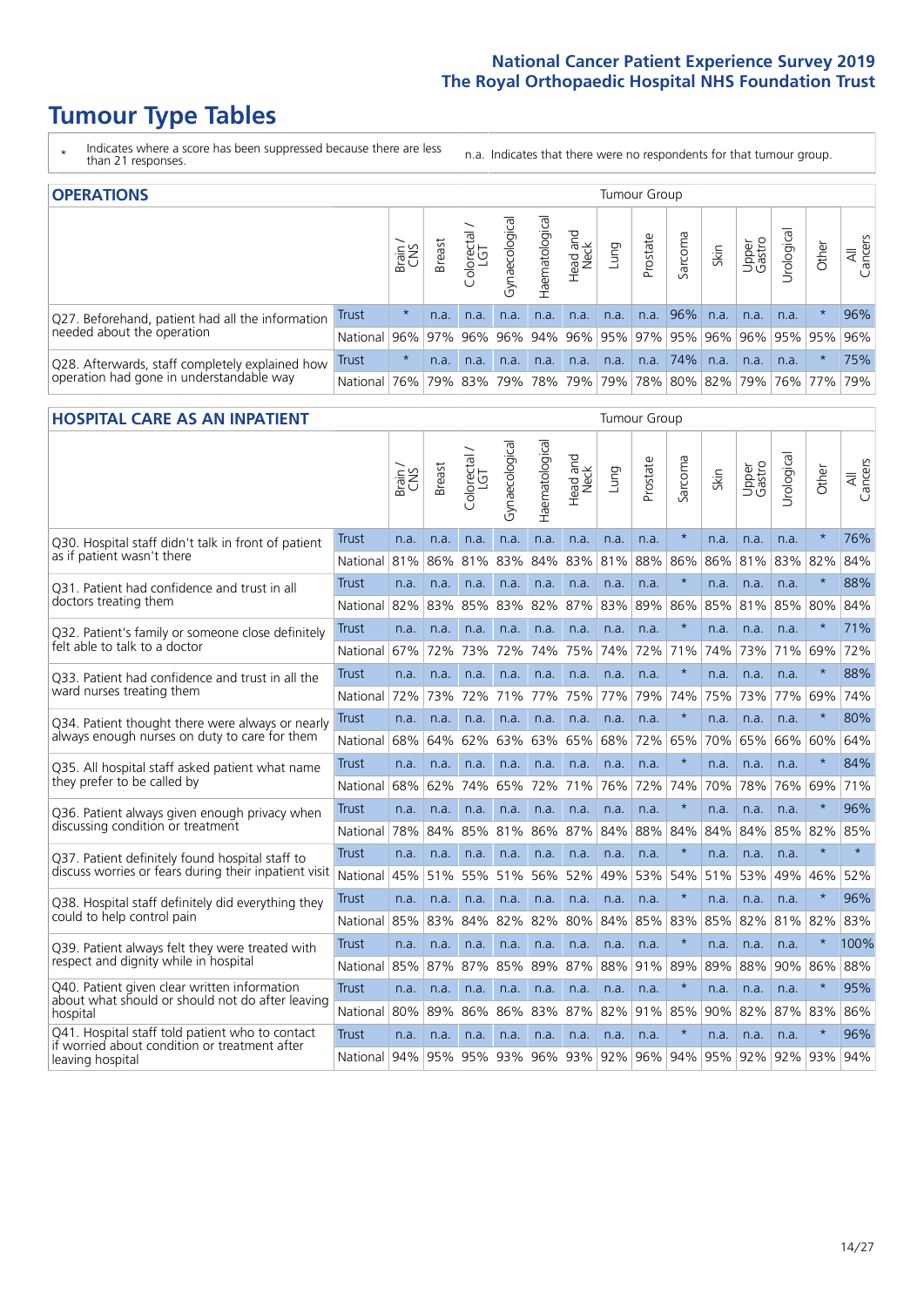### **Tumour Type Tables**

\* Indicates where a score has been suppressed because there are less than 21 responses.

n.a. Indicates that there were no respondents for that tumour group.

| <b>HOSPITAL CARE AS A DAY PATIENT / OUTPATIENT</b>                                                     | <b>Tumour Group</b> |       |               |                            |                |                |                                 |      |          |         |      |                 |            |         |                |
|--------------------------------------------------------------------------------------------------------|---------------------|-------|---------------|----------------------------|----------------|----------------|---------------------------------|------|----------|---------|------|-----------------|------------|---------|----------------|
|                                                                                                        |                     | Brain | <b>Breast</b> | ╮<br>olorectal<br>LGT<br>Ũ | Gynaecological | Haematological | <b>Bad and<br/>Neck</b><br>Head | Lung | Prostate | Sarcoma | Skin | Upper<br>Gastro | Urological | Other   | All<br>Cancers |
| Q43. Patient definitely found hospital staff to<br>discuss worries or fears during their outpatient or | Trust               | n.a.  | n.a.          | n.a.                       | n.a.           | n.a.           | n.a.                            | n.a. | n.a.     | $\star$ | n.a. | n.a.            | n.a.       | $\star$ | 81%            |
| day case visit                                                                                         | National            | 66%   | 68%           | 73%                        | 70%            | 73%            | 72%                             | 70%  | 74%      | 72%     | 72%  | 71%             | 67%        | 68%     | 71%            |
| Q44. Cancer doctor had the right documents at                                                          | Trust               | n.a.  | n.a.          | n.a.                       | n.a.           | n.a.           | n.a.                            | n.a. | n.a.     | $\star$ | n.a. | n.a.            | n.a.       | $\star$ | 100%           |
| patient's last outpatient appointment                                                                  | National            | 94%   | 96%           | 96%                        | 96%            | 97%            | 96%                             | 96%  | 96%      | 96%     | 96%  | 94%             | 96%        | 95%     | 96%            |
| Q46. Beforehand patient completely had                                                                 | Trust               | n.a.  | n.a.          | n.a.                       | n.a.           | n.a.           | n.a.                            | n.a. | n.a.     | $\star$ | n.a. | n.a.            | n.a.       | $\star$ | $\star$        |
| all information needed about radiotherapy<br>treatment                                                 | National            | 91%   | 88%           | 83%                        | 88%            | 84%            | 86%                             | 86%  | 88%      | 88%     | 84%  | 86%             | 83%        | 84%     | 86%            |
| Q47. Patient completely given understandable                                                           | Trust               | n.a.  | n.a.          | n.a.                       | n.a.           | n.a.           | n.a.                            | n.a. | n.a.     | $\ast$  | n.a. | n.a.            | n.a.       | $\star$ | $\star$        |
| information about whether radiotherapy was<br>working                                                  | National            | 56%   | 60%           | 57%                        | 61%            | 62%            | 63%                             | 59%  | 60%      | 67%     | 57%  | 52%             | 59%        | 59%     | 60%            |
| Q49. Beforehand patient completely had all                                                             | Trust               | n.a.  | n.a.          | n.a.                       | n.a.           | n.a.           | n.a.                            | n.a. | n.a.     | $\star$ | n.a. | n.a.            | n.a.       | n.a.    | $\star$        |
| information needed about chemotherapy<br>treatment                                                     | National            | 80%   | 82%           | 86%                        | 87%            | 85%            | 79%                             | 84%  | 86%      | 86%     | 90%  | 84%             | 85%        | 85%     | 84%            |
| Q50. Patient given enough information about<br>whether chemotherapy was working in a                   | <b>Trust</b>        | n.a.  | n.a.          | n.a.                       | n.a.           | n.a.           | n.a.                            | n.a. | n.a.     | $\ast$  | n.a. | n.a.            | n.a.       | n.a.    | $\star$        |
| completely understandable way                                                                          | National            | 54%   | 62%           | 64%                        | 68%            | 75%            | 57%                             | 67%  | 66%      | 71%     | 79%  | 61%             | 68%        | 69%     | 68%            |

#### **HOME CARE AND SUPPORT** Tumour Group

|                                                                                              |              | Brain   | <b>Breast</b> | Colorectal<br>LGT | Gynaecological | Haematological | Head and<br>Neck | Lung    | Prostate | Sarcoma | Skin                        | Upper<br>Gastro | Urological      | Other   | All<br>Cancers |
|----------------------------------------------------------------------------------------------|--------------|---------|---------------|-------------------|----------------|----------------|------------------|---------|----------|---------|-----------------------------|-----------------|-----------------|---------|----------------|
| Q51. Hospital staff definitely gave family or<br>someone close all the information needed to | <b>Trust</b> | $\star$ | n.a.          | n.a.              | n.a.           | n.a.           | n.a.             | n.a.    | n.a.     |         | n.a.                        | n.a.            | n.a.            | $\star$ | 67%            |
| help care at home                                                                            | National     | 58%     |               | 58% 63%           |                |                |                  |         |          |         | 57% 62% 67% 59% 61% 62% 65% |                 | 60%   59%   55% |         | 60%            |
| Q52. Patient definitely given enough support                                                 | Trust        | $\star$ | n.a.          | n.a.              | n.a.           | n.a.           | n.a.             | n.a.    | n.a.     |         | n.a.                        | n.a.            | n.a.            | $\star$ |                |
| from health or social services during treatment                                              | National     | 42%     | 52%           | 60%               |                | 45% 51%        |                  | 59% 50% |          |         | 48%   53%   57%             |                 | 54%   48%   51% |         | 52%            |
| Q53. Patient definitely given enough support                                                 | Trust        | n.a.    | n.a.          | n.a.              | n.a.           | n.a.           | n.a.             | n.a.    | n.a.     |         | n.a.                        | n.a.            | n.a.            | $\star$ |                |
| from health or social services after treatment                                               | National 39% |         | 41% 53%       |                   | 39%            | $ 43\% $       |                  | 56% 40% | 46%      |         | 48% 59%                     |                 | 47%   44%       | 44%     | 45%            |
|                                                                                              |              |         |               |                   |                |                |                  |         |          |         |                             |                 |                 |         |                |

| <b>CARE FROM YOUR GENERAL PRACTICE</b>                                                        | Tumour Group |         |               |                   |                   |                |                  |      |                                                     |         |      |                 |           |         |                |
|-----------------------------------------------------------------------------------------------|--------------|---------|---------------|-------------------|-------------------|----------------|------------------|------|-----------------------------------------------------|---------|------|-----------------|-----------|---------|----------------|
|                                                                                               |              | Brain   | <b>Breast</b> | Colorectal<br>LGT | σ<br>Gynaecologic | Haematological | Head and<br>Neck | Lung | Prostate                                            | Sarcoma | Skin | Upper<br>Gastro | Urologica | Other   | All<br>Cancers |
| Q54. GP given enough information about                                                        | <b>Trust</b> | $\star$ | n.a.          | n.a.              | n.a.              | n.a.           | n.a.             | n.a. | n.a.                                                |         | n.a. | n.a.            | n.a.      |         | 92%            |
| patient's condition and treatment                                                             | National     | 91%     |               |                   |                   |                |                  |      | 96% 95% 95% 96% 94% 94% 96% 94% 96% 93% 95% 94% 95% |         |      |                 |           |         |                |
| Q55. General practice staff definitely did<br>everything they could to support patient during | <b>Trust</b> | $\star$ | n.a.          | n.a.              | n.a.              | n.a.           | n.a.             | n.a. | n.a.                                                | $\star$ | n.a. | n.a.            | n.a.      | $\star$ | $\star$        |
| treatment                                                                                     | National     | 55%     |               | 58% 59%           |                   |                | 56% 56% 59%      |      | 56% 64% 56% 65% 59% 59% 55%                         |         |      |                 |           |         | 58%            |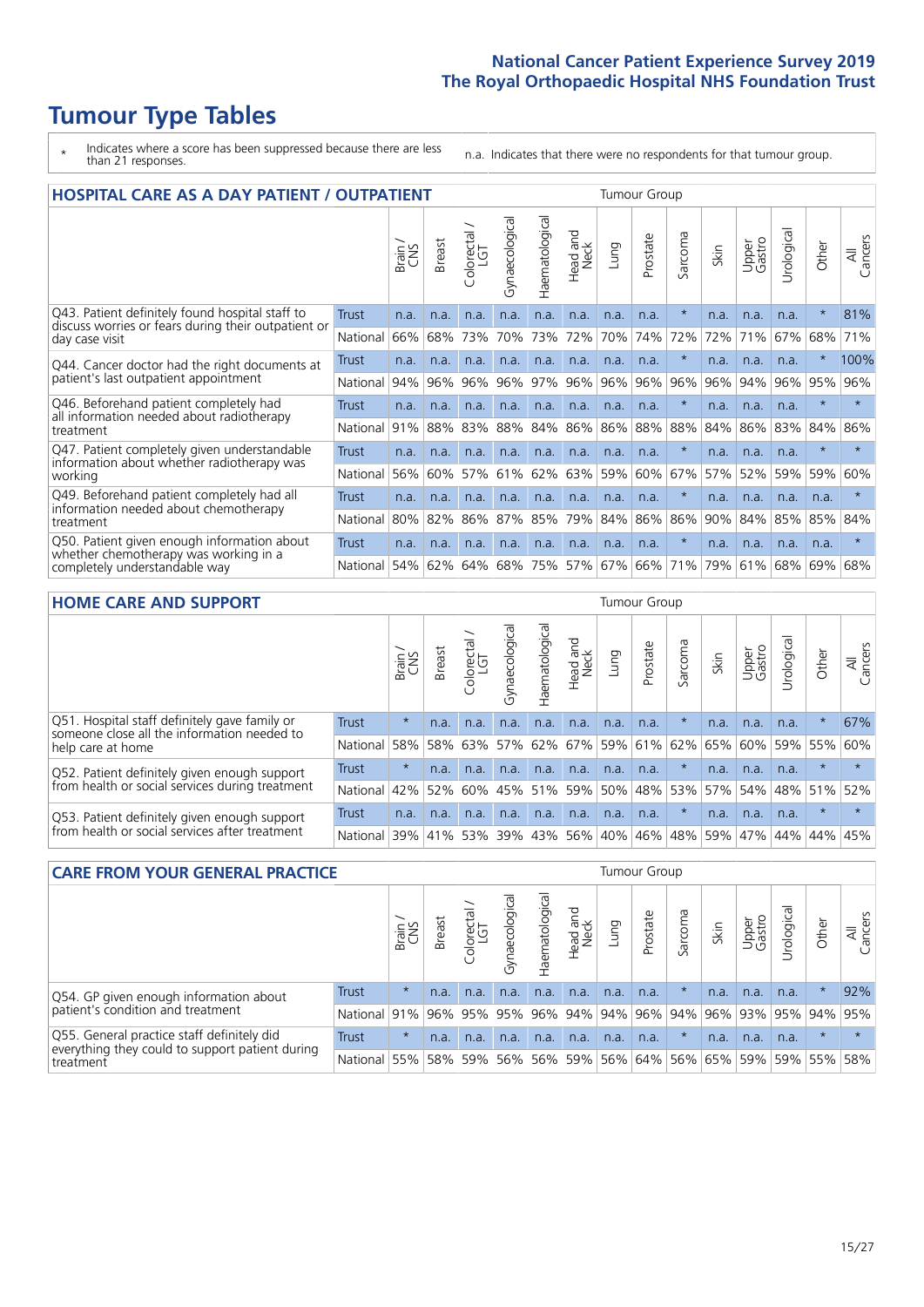### **Tumour Type Tables**

- \* Indicates where a score has been suppressed because there are less than 21 responses.
- n.a. Indicates that there were no respondents for that tumour group.

|  | <b>YOUR OVERALL NHS CARE</b> |  |  |
|--|------------------------------|--|--|
|--|------------------------------|--|--|

| YOUR OVERALL NHS CARE                                                                           |          | Tumour Group |               |                          |                |                |                  |      |          |         |      |                 |               |          |                |
|-------------------------------------------------------------------------------------------------|----------|--------------|---------------|--------------------------|----------------|----------------|------------------|------|----------|---------|------|-----------------|---------------|----------|----------------|
|                                                                                                 |          | Brain        | <b>Breast</b> | colorectal /<br>LGT<br>Ü | Gynaecological | Haematological | Head and<br>Neck | Lung | Prostate | Sarcoma | Skin | Upper<br>Gastro | ತ<br>Urologia | Other    | All<br>Cancers |
| Q56. Different people treating and caring for<br>patient always work well together to give best | Trust    | $\star$      | n.a.          | n.a.                     | n.a.           | n.a.           | n.a.             | n.a. | n.a.     | 82%     | n.a. | n.a.            | n.a.          | $\ast$   | 81%            |
| possible care                                                                                   | National | 60%          | 73%           | 73%                      | 69%            | 75%            | 73%              | 73%  | 75%      | 70%     | 79%  | 69%             | 74%           | 68%      | 73%            |
| Q57. Patient given a care plan                                                                  | Trust    | n.a.         | n.a.          | n.a.                     | n.a.           | n.a.           | n.a.             | n.a. | n.a.     | $\ast$  | n.a. | n.a.            | n.a.          |          | 38%            |
|                                                                                                 | National | 36%          | 41%           | 40%                      | 34%            | 36%            | 39%              | 36%  | 40%      | 34%     | 44%  | 36%             | 33%           | 31%      | 38%            |
| Q58. Overall the administration of care was good                                                | Trust    | $\star$      | n.a.          | n.a.                     | n.a.           | n.a.           | n.a.             | n.a. | n.a.     | 86%     | n.a. | n.a.            | n.a.          | $^\star$ | 88%            |
| or very good                                                                                    | National | 85%          | 90%           | 88%                      | 87%            | 91%            | 90%              | 90%  | 88%      | 88%     | 90%  | 86%             | 85%           | 87%      | 89%            |
| Q59. Patient felt length of time for attending                                                  | Trust    | $\star$      | n.a.          | n.a.                     | n.a.           | n.a.           | n.a.             | n.a. | n.a.     | 76%     | n.a. | n.a.            | n.a.          | $\star$  | 77%            |
| clinics and appointments for cancer was about<br>right                                          | National | 58%          | 68%           | 73%                      | 66%            | 66%            | 71%              | 71%  | 76%      | 68%     | 73%  | 66%             | 75%           | 64%      | 69%            |
| Q60. Someone discussed with patient whether                                                     | Trust    | $\star$      | n.a.          | n.a.                     | n.a.           | n.a.           | n.a.             | n.a. | n.a.     | 19%     | n.a. | n.a.            | n.a.          | $\ast$   | 27%            |
| they would like to take part in cancer research                                                 | National | 42%          | 30%           | 32%                      | 31%            | 33%            | 21%              | 34%  | 31%      | 36%     | 20%  | 36%             | 21%           | 32%      | 30%            |
| Q61. Patient's average rating of care scored from                                               | Trust    | $\star$      | n.a.          | n.a.                     | n.a.           | n.a.           | n.a.             | n.a. | n.a.     | 9.3     | n.a. | n.a.            | n.a.          | $\ast$   | 9.3            |
| very poor to very good                                                                          | National | 8.6          | 8.9           | 8.8                      | 8.7            | 8.9            | 8.8              | 8.8  | 8.8      | 8.8     | 8.9  | 8.7             | 8.7           | 8.7      | 8.8            |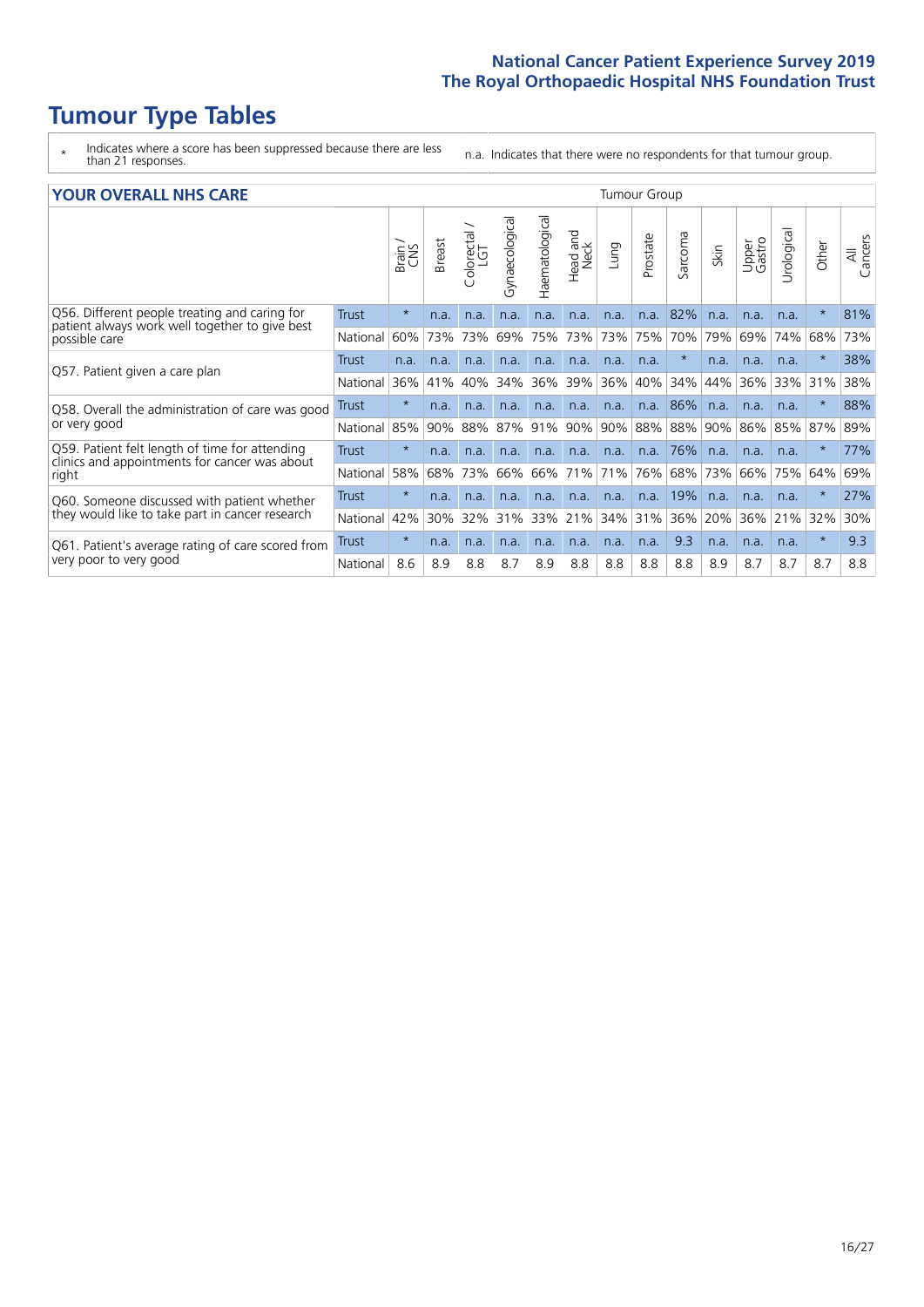### **Year on Year Charts**





### **DIAGNOSTIC TESTS**





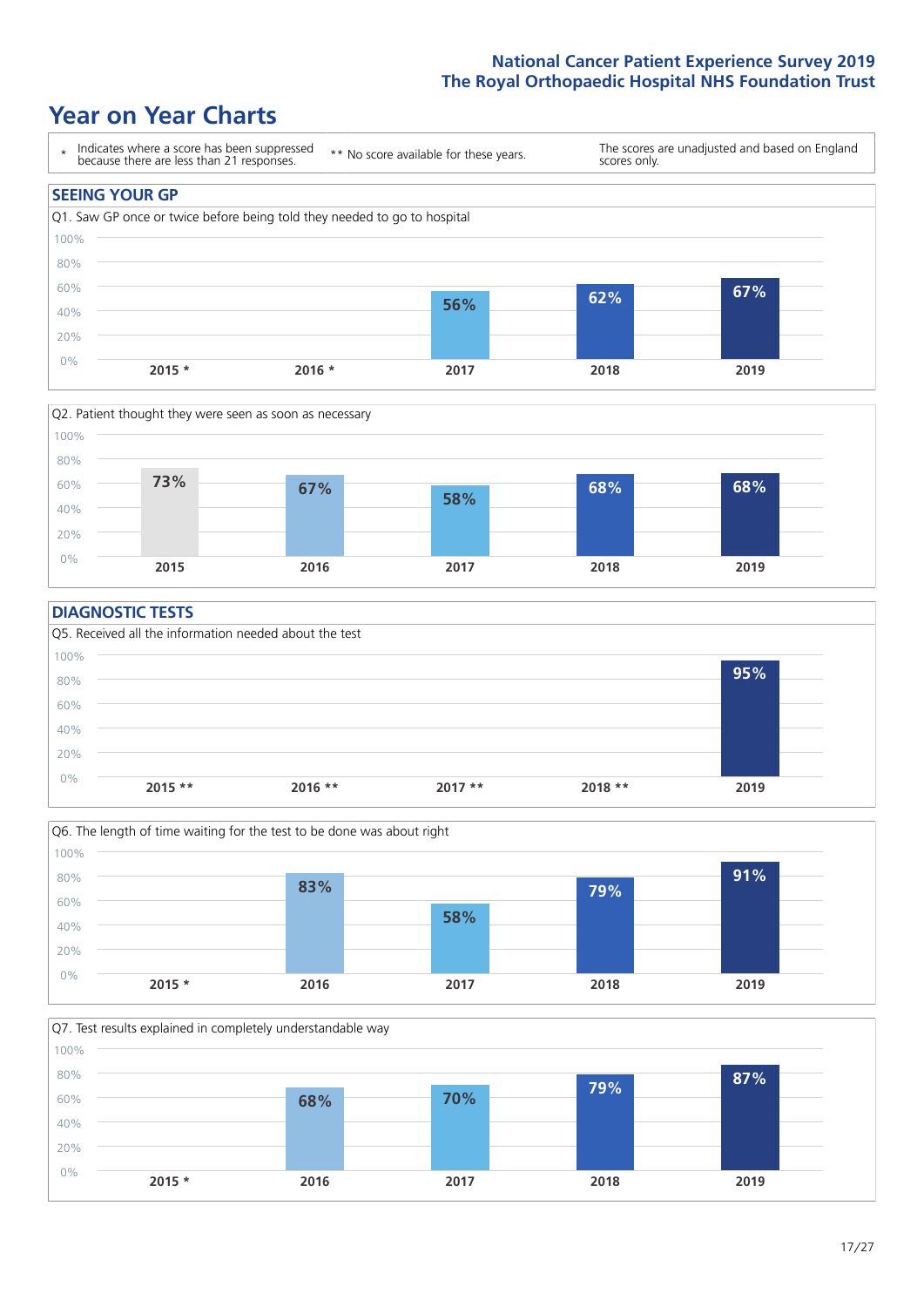







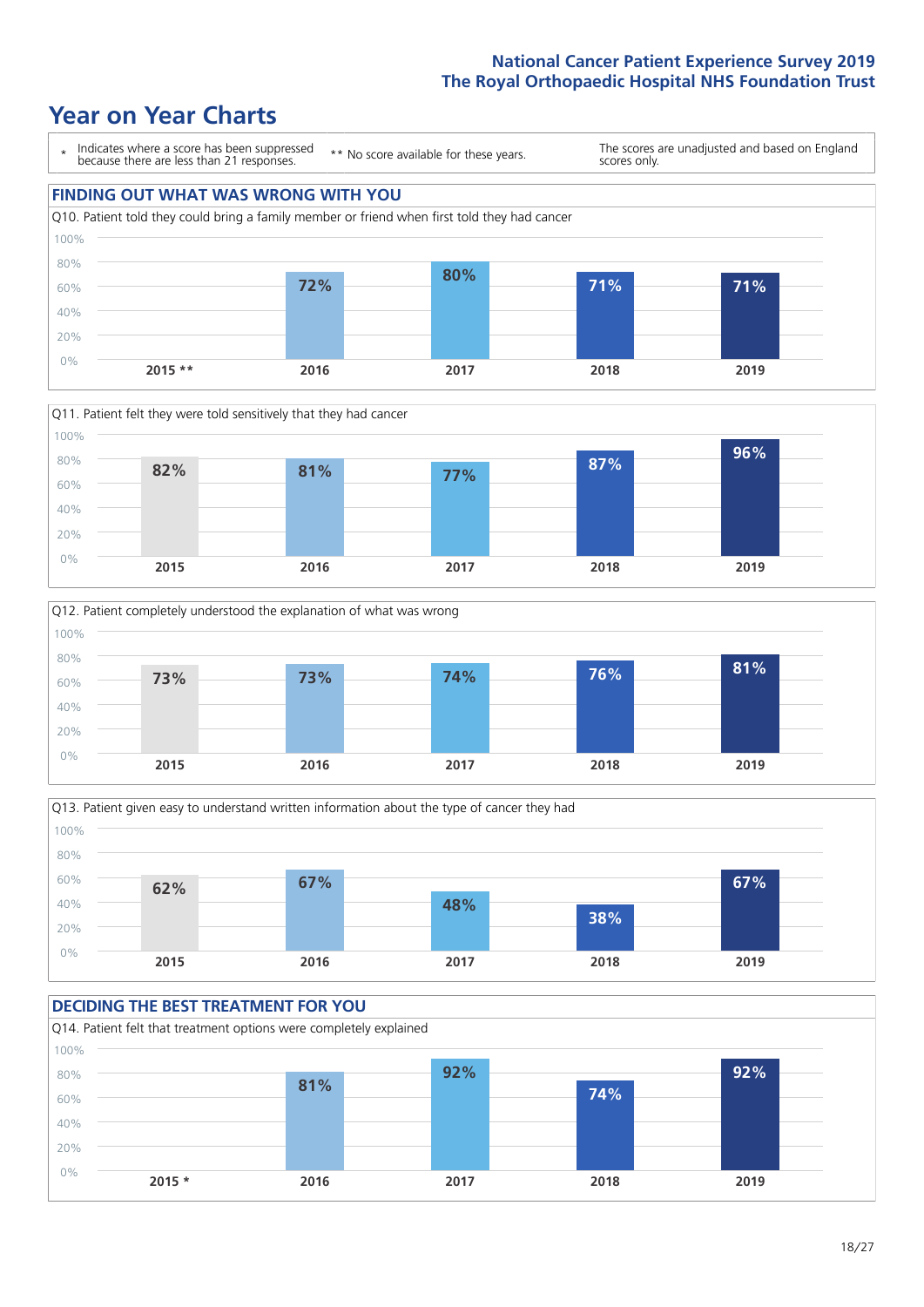





Q18. Patient definitely involved as much as they wanted in decisions about care and treatment  $0%$ 20% 40% 60% 80% 100% **2015 \*\* 2016 \*\* 2017 \*\* 2018 \*\* 2019 85%**

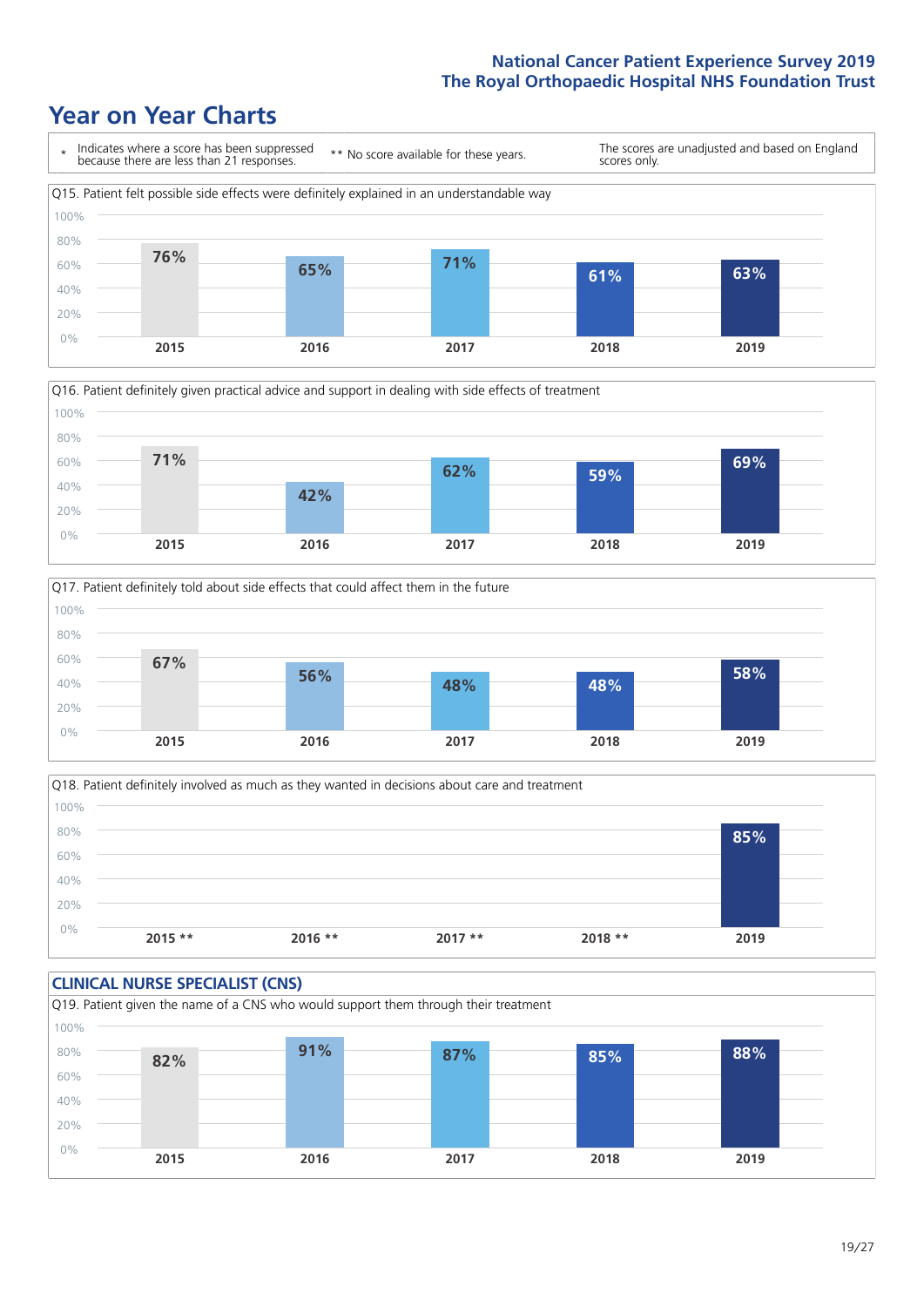







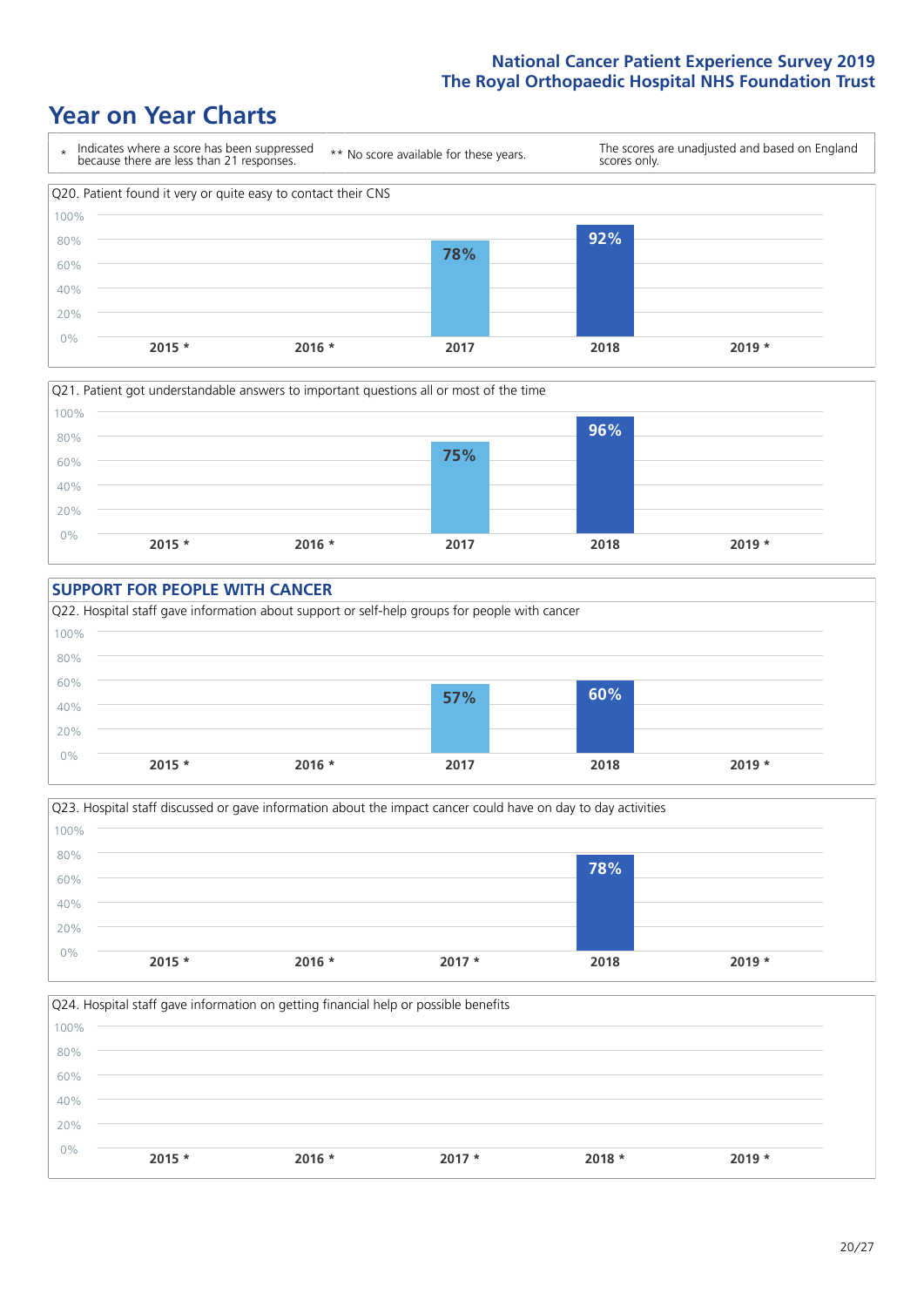### **Year on Year Charts**

| $\star$ | Indicates where a score has been suppressed<br>because there are less than 21 responses. | ** No score available for these years. |          | scores only. | The scores are unadjusted and based on England |
|---------|------------------------------------------------------------------------------------------|----------------------------------------|----------|--------------|------------------------------------------------|
|         | Q25. Hospital staff told patient they could get free prescriptions                       |                                        |          |              |                                                |
| 100%    |                                                                                          |                                        |          |              |                                                |
| 80%     |                                                                                          |                                        |          |              |                                                |
| 60%     |                                                                                          |                                        |          |              |                                                |
| 40%     |                                                                                          |                                        |          |              |                                                |
| 20%     |                                                                                          |                                        |          |              |                                                |
| 0%      | $2015 *$                                                                                 | $2016 *$                               | $2017 *$ | $2018 *$     | $2019 *$                                       |

#### **OPERATIONS**





### **HOSPITAL CARE AS AN INPATIENT** Q30. Hospital staff didn't talk in front of patient as if patient wasn't there 0% 20% 40% 60% 80% 100% **2015 \*\* 2016 \*\* 2017 \*\* 2018 \*\* 2019 76%**

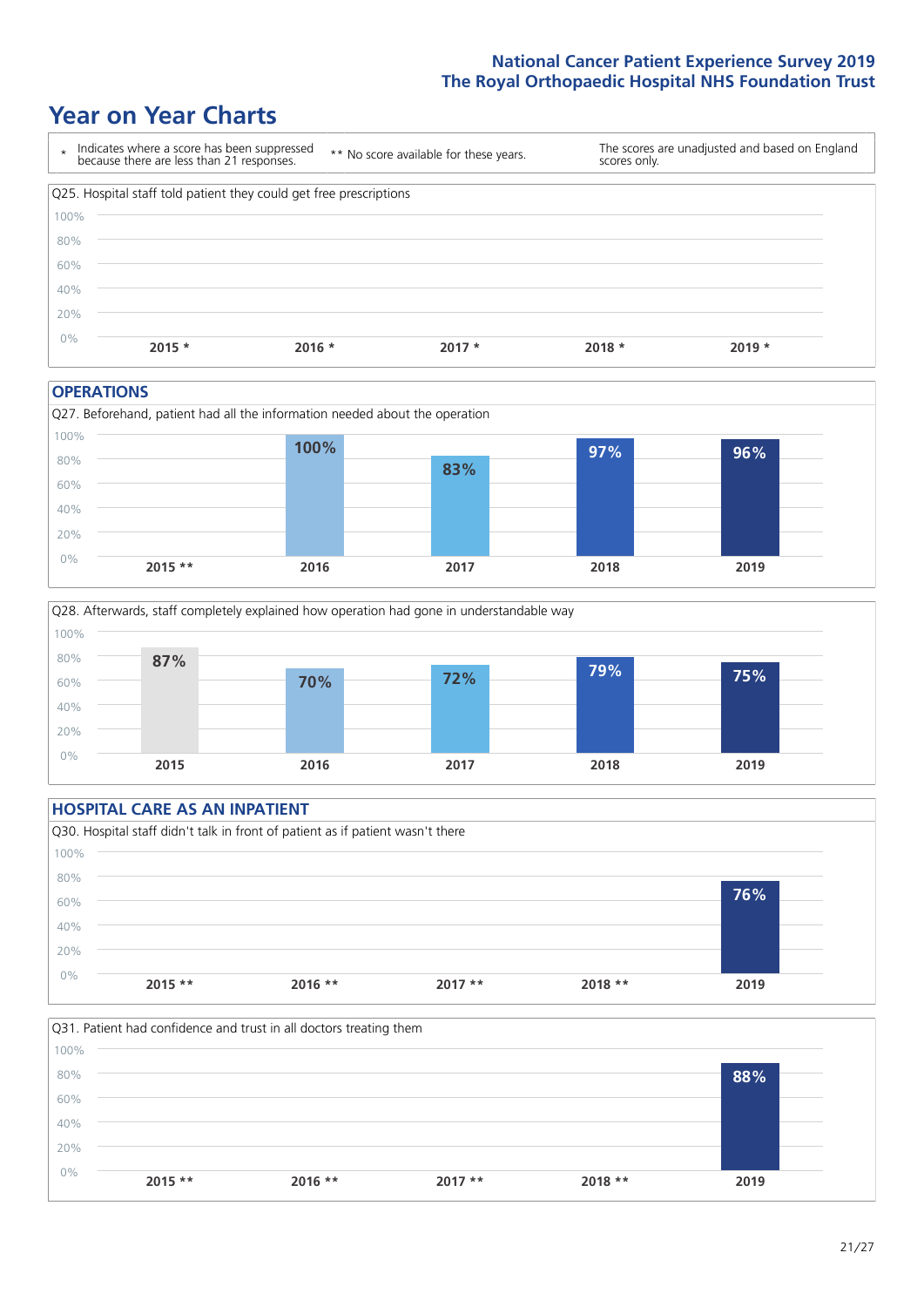







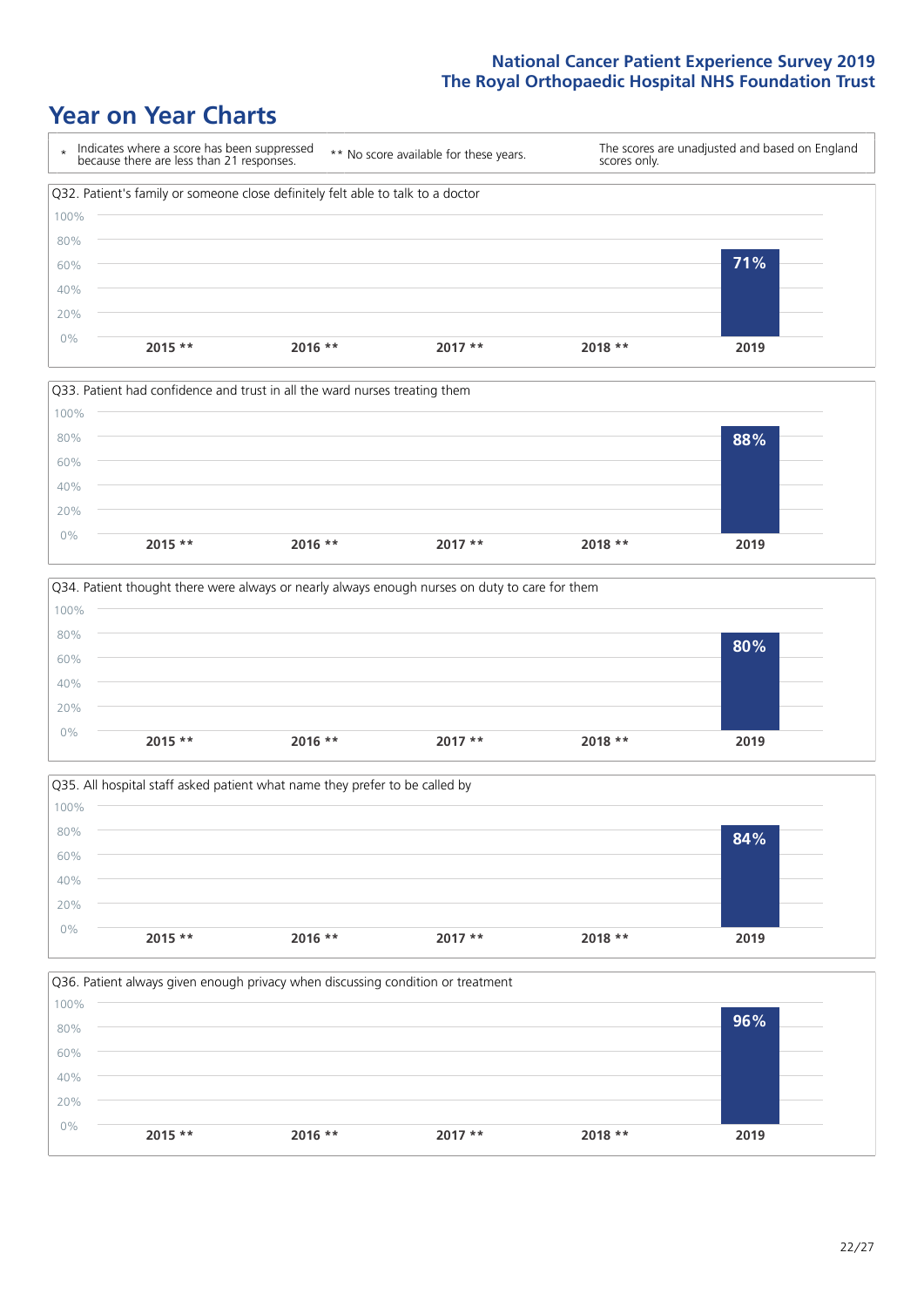### **Year on Year Charts**

| $\star$ | Indicates where a score has been suppressed<br>because there are less than 21 responses.              | ** No score available for these years. | scores only. | The scores are unadjusted and based on England |
|---------|-------------------------------------------------------------------------------------------------------|----------------------------------------|--------------|------------------------------------------------|
|         | Q37. Patient definitely found hospital staff to discuss worries or fears during their inpatient visit |                                        |              |                                                |
| 100%    |                                                                                                       |                                        |              |                                                |
| 80%     |                                                                                                       |                                        |              |                                                |
| 60%     |                                                                                                       |                                        |              |                                                |
| 40%     |                                                                                                       |                                        |              |                                                |
| 20%     |                                                                                                       |                                        |              |                                                |
| 0%      | $2015$ **<br>$2016$ **                                                                                | $2017**$                               | $2018**$     | $2019 *$                                       |









 $23/27$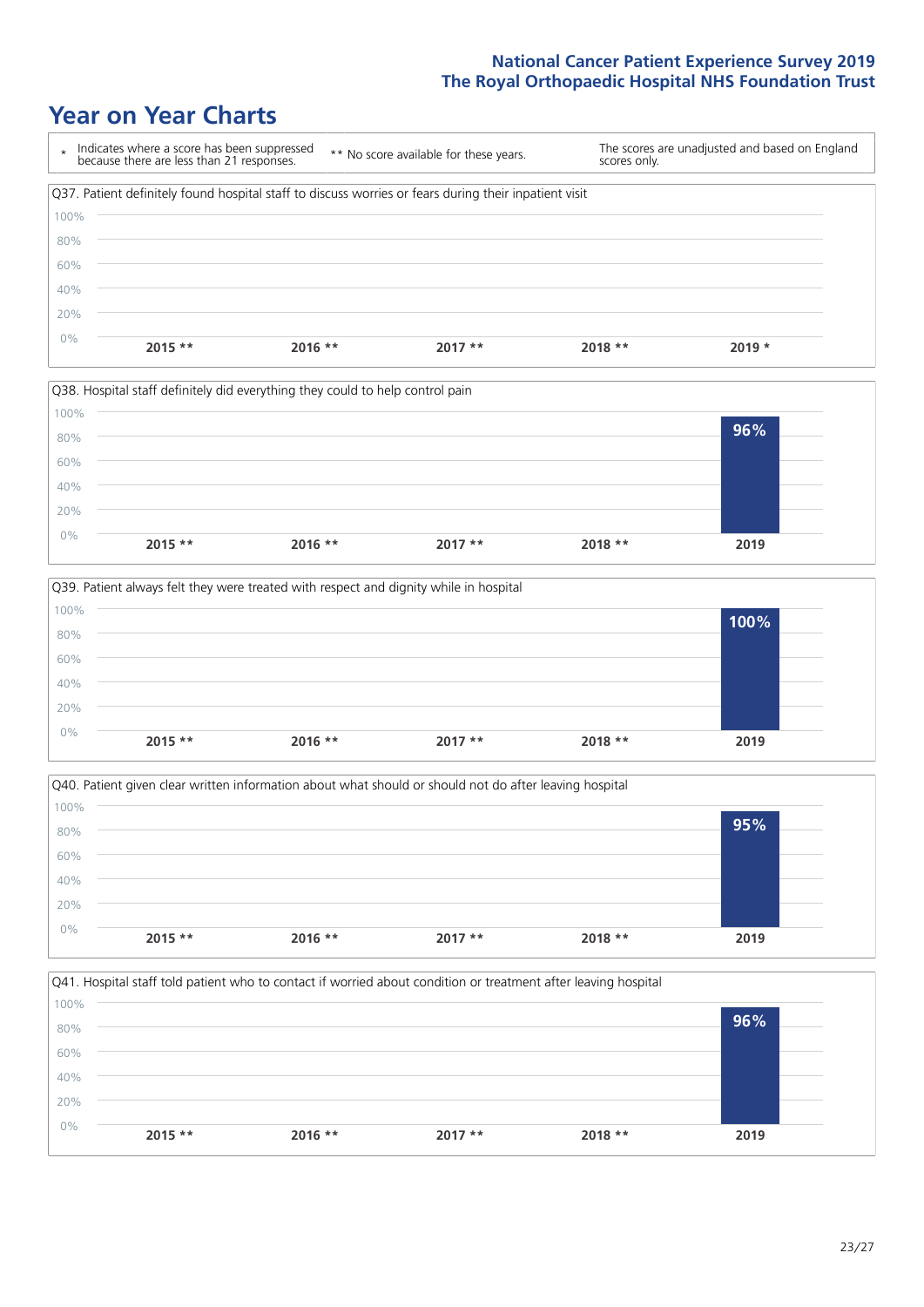### **Year on Year Charts**

\* Indicates where a score has been suppressed because there are less than 21 responses. \*\* No score available for these years.

The scores are unadjusted and based on England scores only.

#### **HOSPITAL CARE AS A DAY PATIENT / OUTPATIENT**







|       |          |          | Q47. Patient completely given understandable information about whether radiotherapy was working |          |          |  |
|-------|----------|----------|-------------------------------------------------------------------------------------------------|----------|----------|--|
| 100%  |          |          |                                                                                                 |          |          |  |
| 80%   |          |          |                                                                                                 |          |          |  |
| 60%   |          |          |                                                                                                 |          |          |  |
| 40%   |          |          |                                                                                                 |          |          |  |
| 20%   |          |          |                                                                                                 |          |          |  |
| $0\%$ | $2015 *$ | $2016 *$ | $2017 *$                                                                                        | $2018 *$ | $2019 *$ |  |

Q49. Beforehand patient completely had all information needed about chemotherapy treatment 0% 20% 40% 60% 80% 100% **2015 \* 2016 \* 2017 \* 2018 \* 2019 \***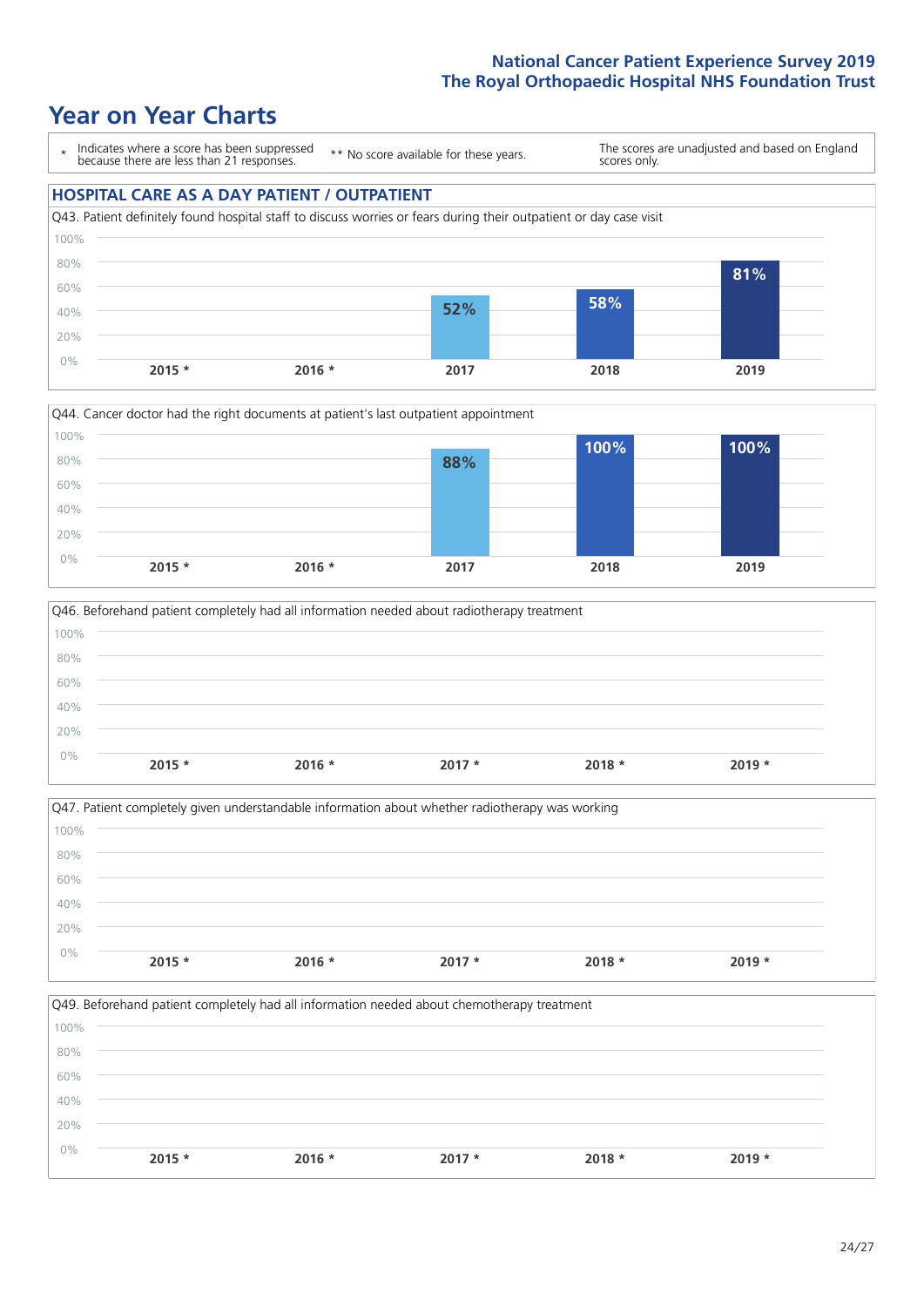### **Year on Year Charts**



#### **HOME CARE AND SUPPORT**







### **CARE FROM YOUR GENERAL PRACTICE** Q54. GP given enough information about patient's condition and treatment 0% 20% 40% 60% 80% 100% **2015 \* 2016 2017 2018 2019 95% 96% 89% 92%**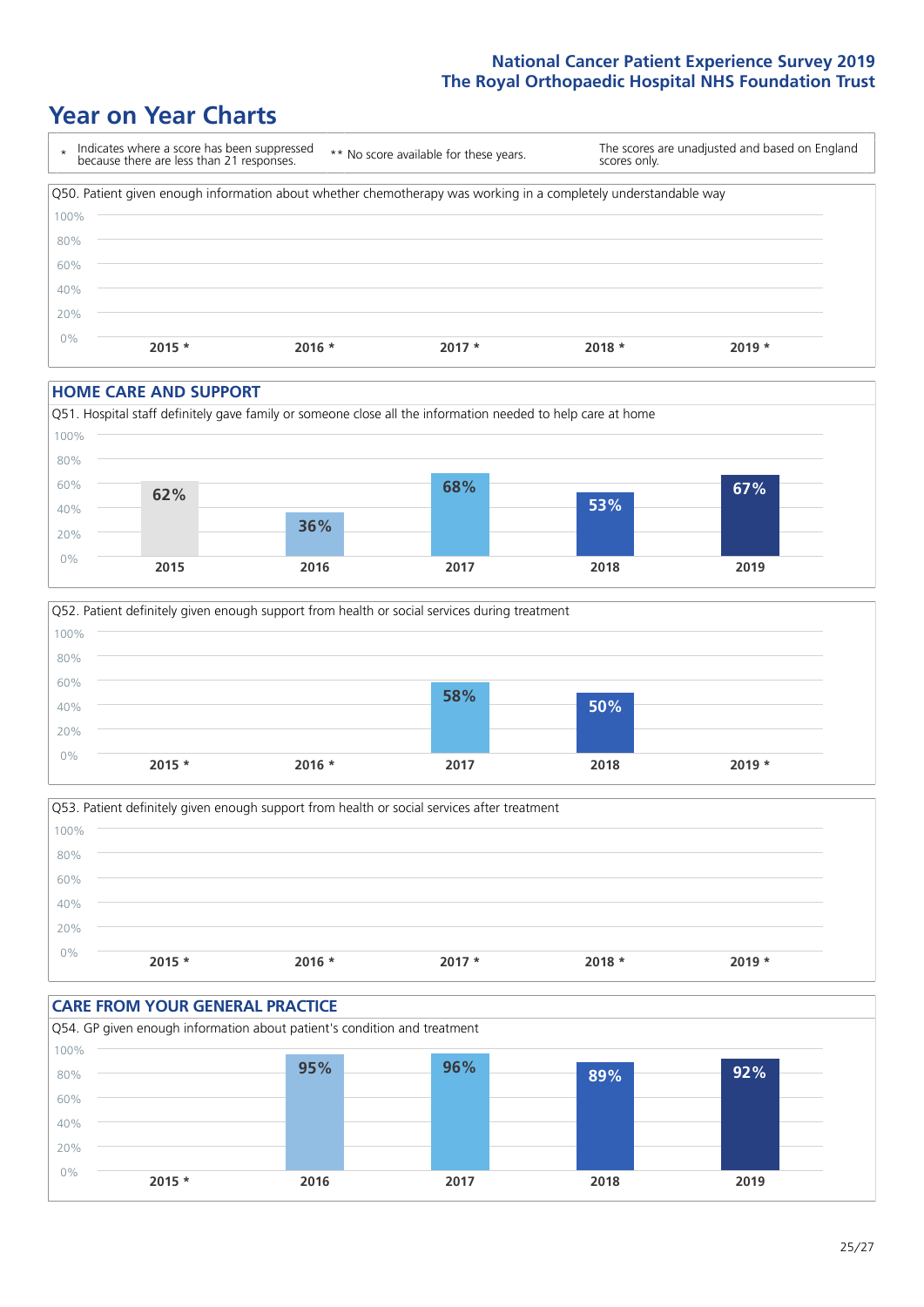### **Year on Year Charts**



#### **YOUR OVERALL NHS CARE**







Q59. Patient felt length of time for attending clinics and appointments for cancer was about right 0% 20% 40% 60% 80% 100% **2015 2016 2017 2018 2019 67% 56% 53% 61% 77%**